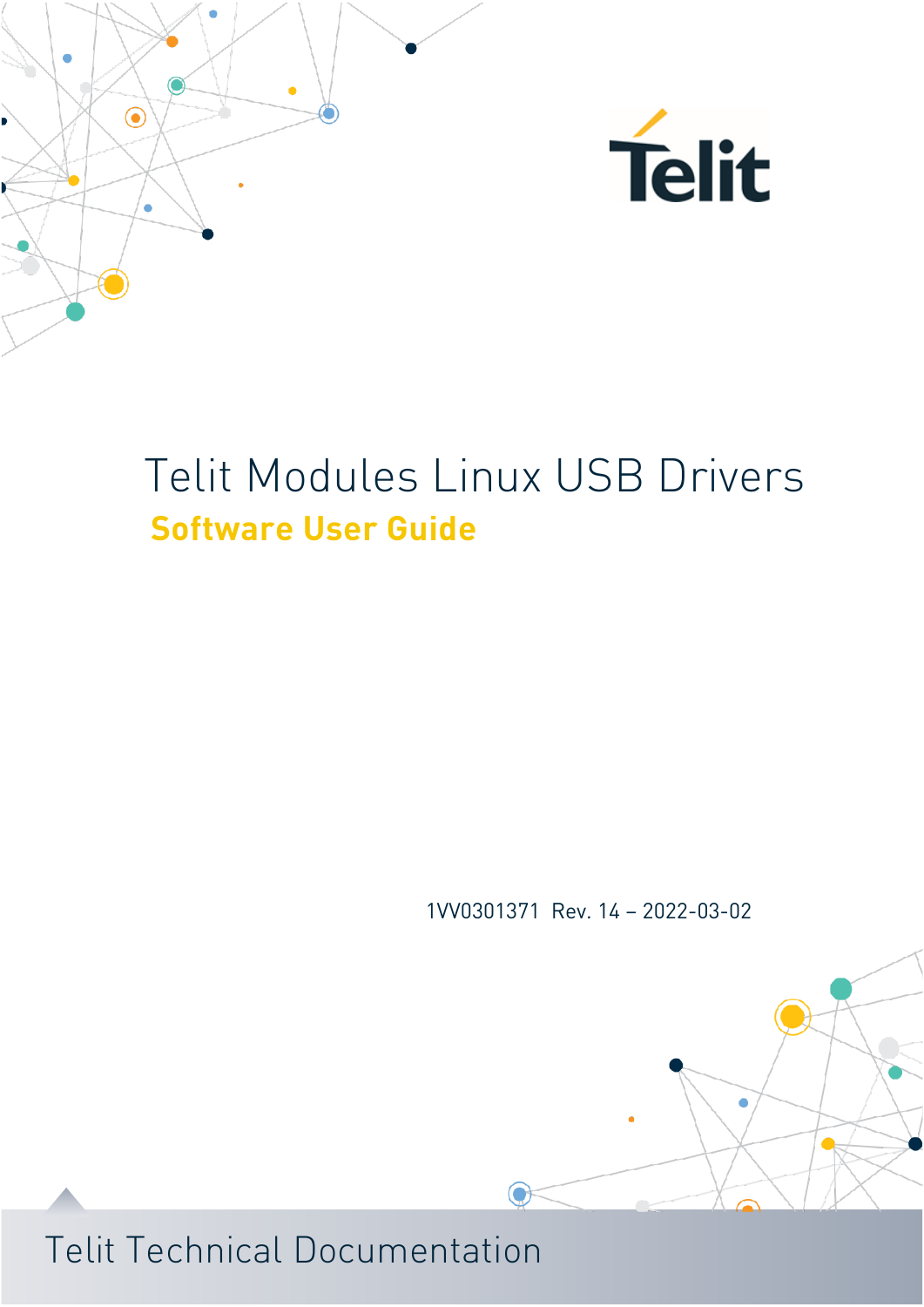

# <span id="page-1-0"></span>**APPLICABILITY TABLE**

¥

| <b>PRODUCTS</b>    | <b>AVAILABLE SINCE KERNEL VERSION</b> |
|--------------------|---------------------------------------|
| DE910 SERIES       | 3.4                                   |
| FD980 SERIES       | 5.14                                  |
| FN980 SERIES       | 5.5                                   |
| FN990 SERIES       | 5.16                                  |
| GE910 SERIES       | 4.4                                   |
| HE910 SERIES       | 4.4                                   |
| LE866 SERIES       | 2.6.39                                |
| LE910 SERIES       | 3.18                                  |
| LE910Cx SERIES     | 4.11                                  |
| LE910C1-EUX SERIES | 5.8                                   |
| LE910D1 SERIES     | 2.6.39                                |
| LE910R1 SERIES     | 5.17                                  |
| LE910S1 SERIES     | 5.13                                  |
| LE910 V2 SERIES    | 3.12                                  |
| LM940 SERIES       | 4.10                                  |
| LM960 SERIES       | 4.10                                  |
| LN920 SERIES       | 5.15                                  |
| LN940 SERIES       | 4.20                                  |
| ME910C1 SERIES     | 4.15                                  |
| MEx10G1 SERIES     | 5.5                                   |
| ML865C1 SERIES     | 4.15                                  |
| ML865G1 SERIES     | $5.5\,$                               |
| UE866 SERIES       | 4.4                                   |
| UE910 SERIES       | 4.4                                   |
| UL865 SERIES       | 4.4                                   |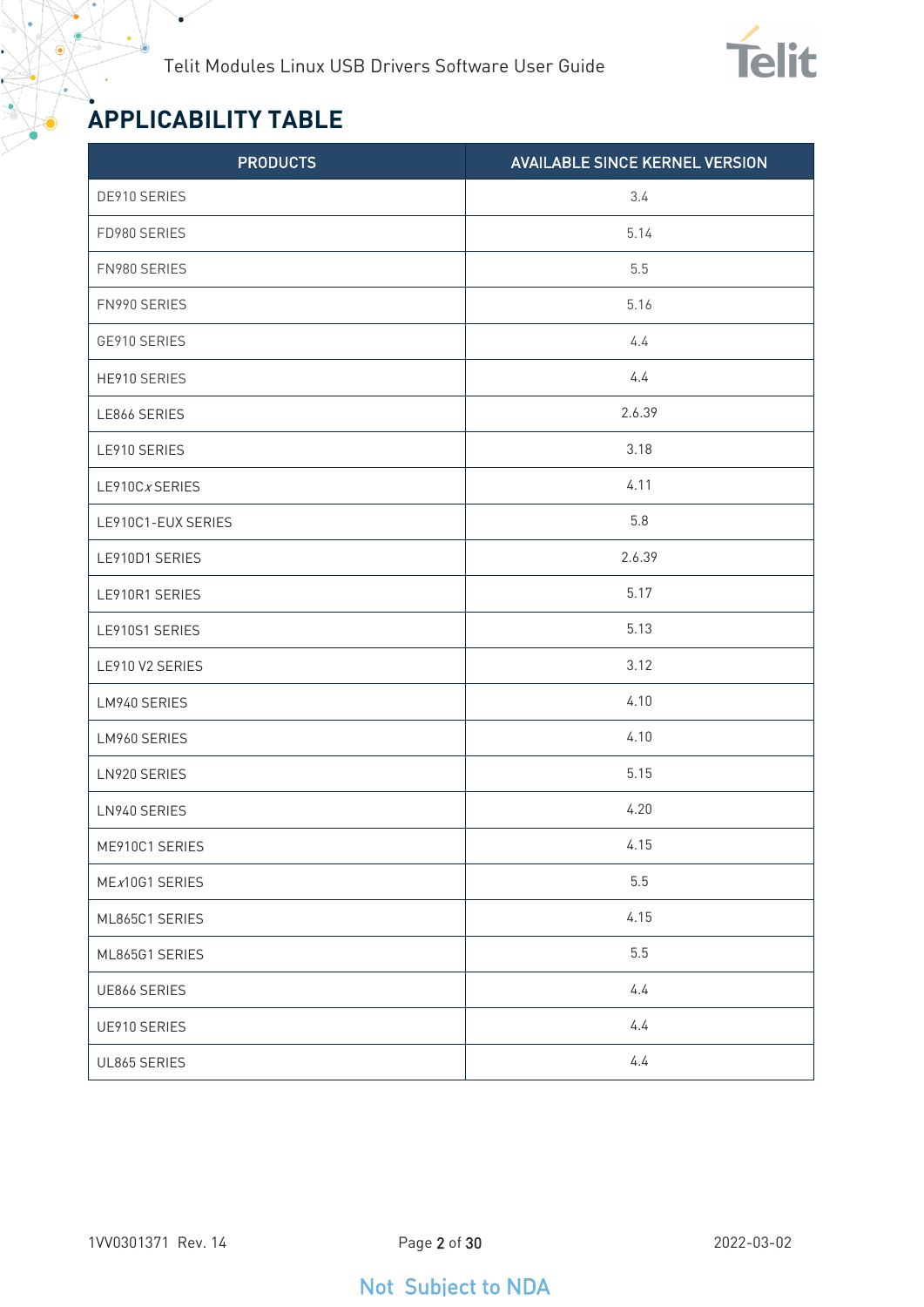

# <span id="page-2-0"></span>**CONTENTS**

 $\bullet$ 

|                 | <b>APPLICABILITY TABLE</b>                              | $\overline{2}$ |
|-----------------|---------------------------------------------------------|----------------|
| <b>CONTENTS</b> |                                                         | 3              |
| 1.              | <b>INTRODUCTION</b>                                     | 5              |
| 1.1.            | Scope                                                   | 5              |
| 1.2.            | Audience                                                | 5              |
| 1.3.            | <b>Contact Information, Support</b>                     | 5              |
| 1.4.            | <b>Symbol Conventions</b>                               | 6              |
| 1.5.            | <b>Related Documents</b>                                | 6              |
| 2.              | <b>OPERATING SYSTEM SETUP</b>                           | 7              |
| 2.1.            | Summary                                                 | 7              |
| 2.2.            | <b>USB Compositions</b>                                 | 7              |
| 2.2.1.          | <b>PIDs and Related Compositions</b>                    | 7              |
| 2.2.2.          | Multi-configuration compositions                        | 10             |
| 2.2.3.          | Kernel Module Option                                    | 10             |
| 2.2.4.          | Kernel Module qmi_wwan                                  | 11             |
| 2.2.4.1.        | qmi_wwan and QMAP                                       | 12             |
| 3.              | <b>USING THE MODEM</b>                                  | 13             |
| 3.1.            | Using the Serial Ports                                  | 13             |
| 3.1.1.          | Data Connection through Serial Ports                    | 13             |
| 3.2.            | Using the Network Adapter                               | 13             |
| 3.2.1.          | Data Connection through the Network Interface           | 13             |
| 3.3.            | Using the Modem with ModemManager and<br>NetworkManager | 14             |
| 4.              | <b>FLASHING DEVICES</b>                                 | 15             |
| 4.1.            | Overview                                                | 15             |
| 4.2.            | Flashing Device 0x18d1:0xd00d                           | 15             |
| 4.3.            | Flashing Device 0x058b:0x0041                           | 16             |
| 4.4.            | Flashing Device 0x8087:0x0716                           | 16             |
| 5.              | <b>TELIT KERNEL COMMITS</b>                             | 17             |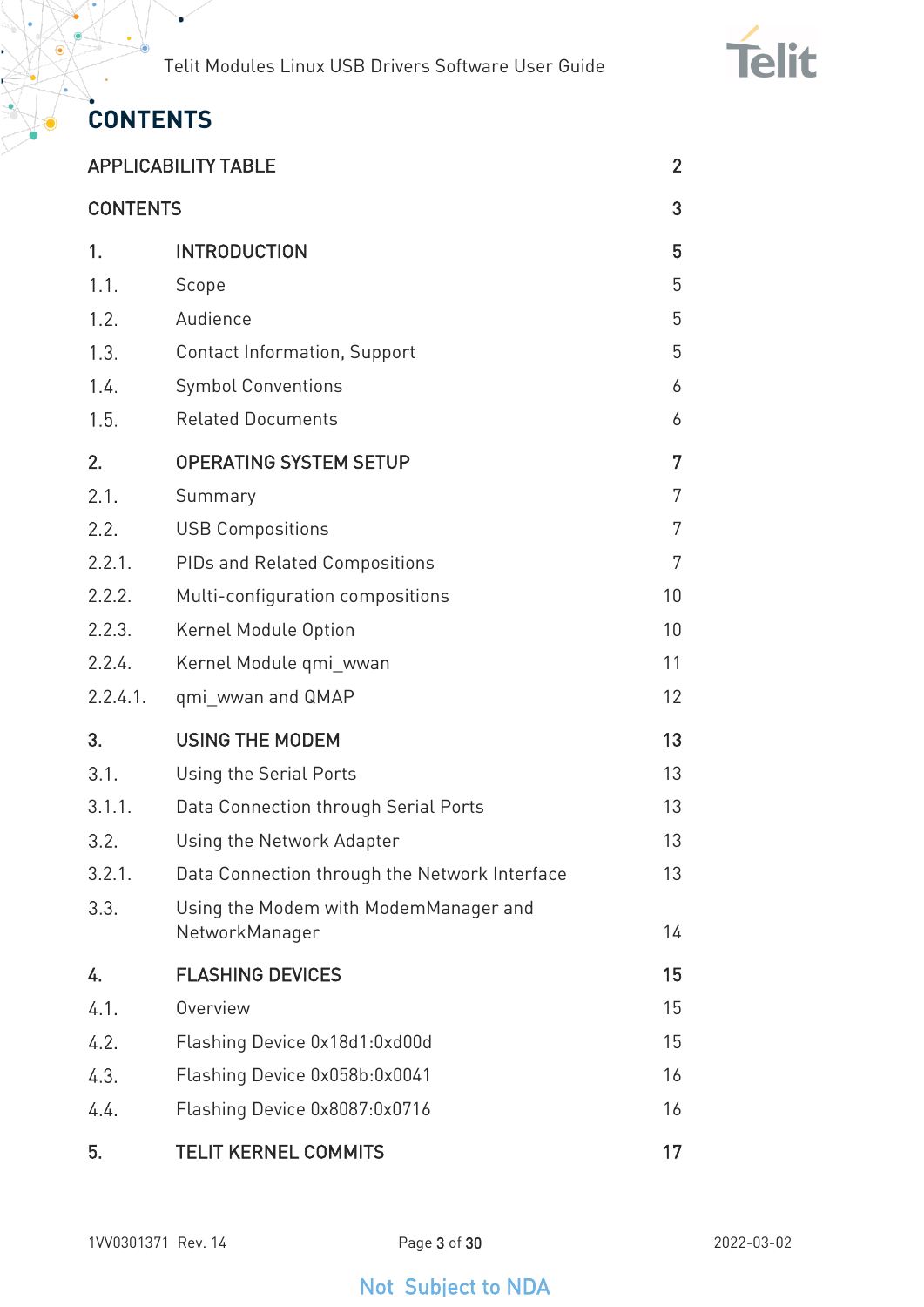

| 6.     | <b>ADDITIONAL KERNEL COMMITS</b>                | 21 |
|--------|-------------------------------------------------|----|
| 6.1.   | Raw-Ip Support and Important Fixes for qmi_wwan | 21 |
| 6.2.   | <b>QMAP Support in qmi_wwan</b>                 | 21 |
| 7.     | PRODUCT AND SAFETY INFORMATION                  | 23 |
| 7.1.   | <b>Copyrights and Other Notices</b>             | 23 |
| 7.1.1. | Copyrights                                      | 23 |
| 7.1.2. | <b>Computer Software Copyrights</b>             | 23 |
| 7.2.   | <b>Usage and Disclosure Restrictions</b>        | 24 |
| 7.2.1. | License Agreements                              | 24 |
| 7.2.2. | <b>Copyrighted Materials</b>                    | 24 |
| 7.2.3. | <b>High Risk Materials</b>                      | 24 |
| 7.2.4. | Trademarks                                      | 25 |
| 7.2.5. | <b>Third Party Rights</b>                       | 25 |
| 7.2.6. | Waiwer of Liability                             | 25 |
| 7.3.   | <b>Safety Recommendations</b>                   | 26 |
| 8.     | <b>GLOSSARY</b>                                 | 27 |
| 9.     | <b>DOCUMENT HISTORY</b>                         | 28 |

 $\bullet$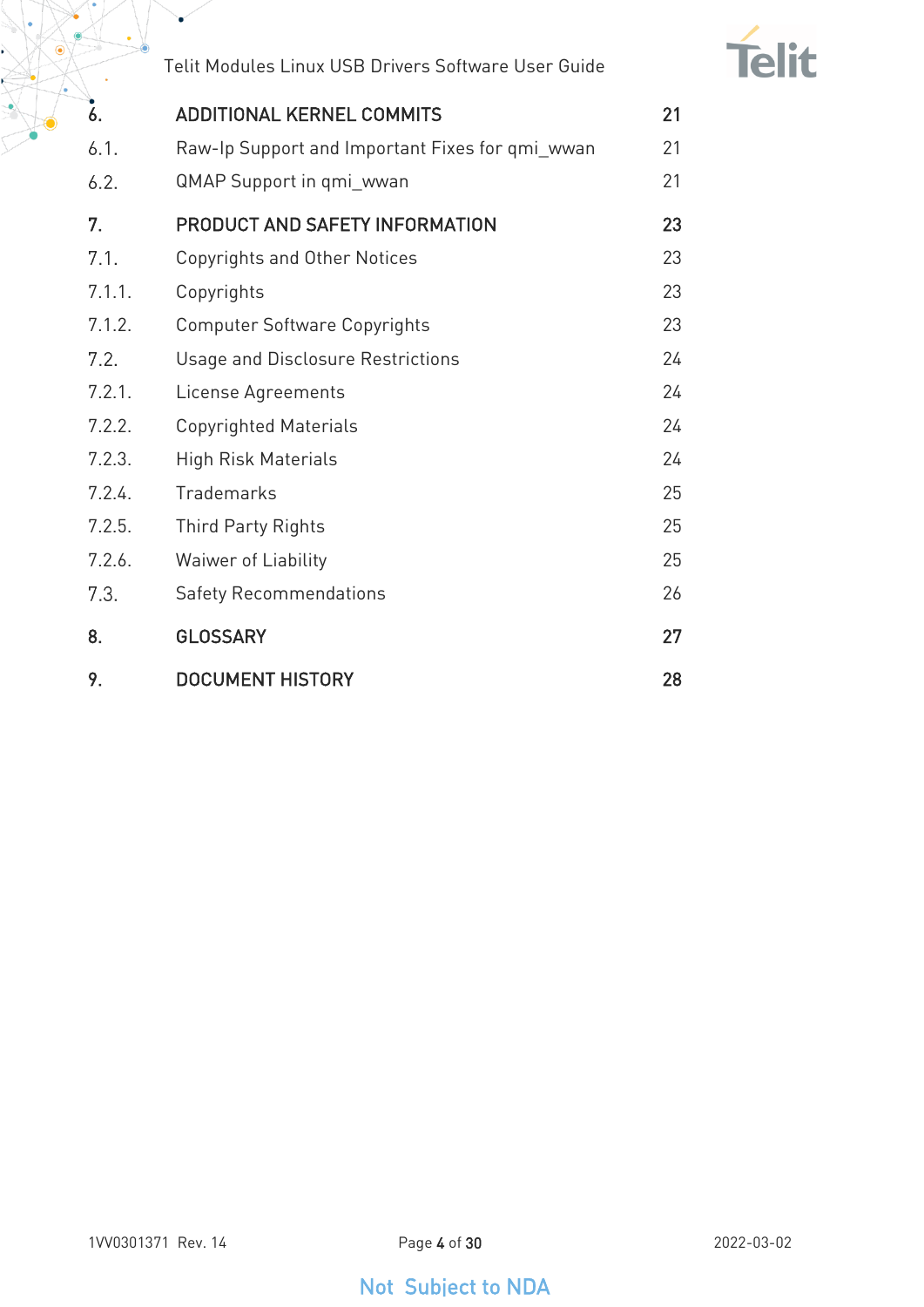

# <span id="page-4-1"></span><span id="page-4-0"></span>**1. INTRODUCTION**

#### $1.1.$ Scope

<span id="page-4-2"></span>This document describes which Linux kernel drivers should be used for the Telit modules listed in the applicability table and how Linux devices can be used for typical use cases.

#### $1.2<sub>1</sub>$ Audience

This document is intended for Telit customers, especially system integrators, who are about to implement the Telit modules listed in the applicability table in a Linux environment .

#### <span id="page-4-3"></span> $1.3<sub>1</sub>$ Contact Information, Support

For general contact, technical support services, technical questions and report of documentation errors contact Telit Technical Support at:

- [TS-EMEA@telit.com](mailto:TS-EMEA@telit.com)
- [TS-AMERICAS@telit.com](mailto:TS-AMERICAS@telit.com)
- T.S-APAC@telit.com
- [TS-SRD@telit.com](mailto:TS-SRD@telit.com)
- TS-ONEEDGE@telit.com

Alternatively, use:

<https://www.telit.com/contact-us/>

For detailed information about where you can buy the Telit modules or for recommendations on accessories and components visit:

#### [https://www.telit.com](https://www.telit.com/)

Our aim is to make this guide as helpful as possible. Keep us informed of your comments and suggestions for improvements.

Telit appreciates the user feedback on our information.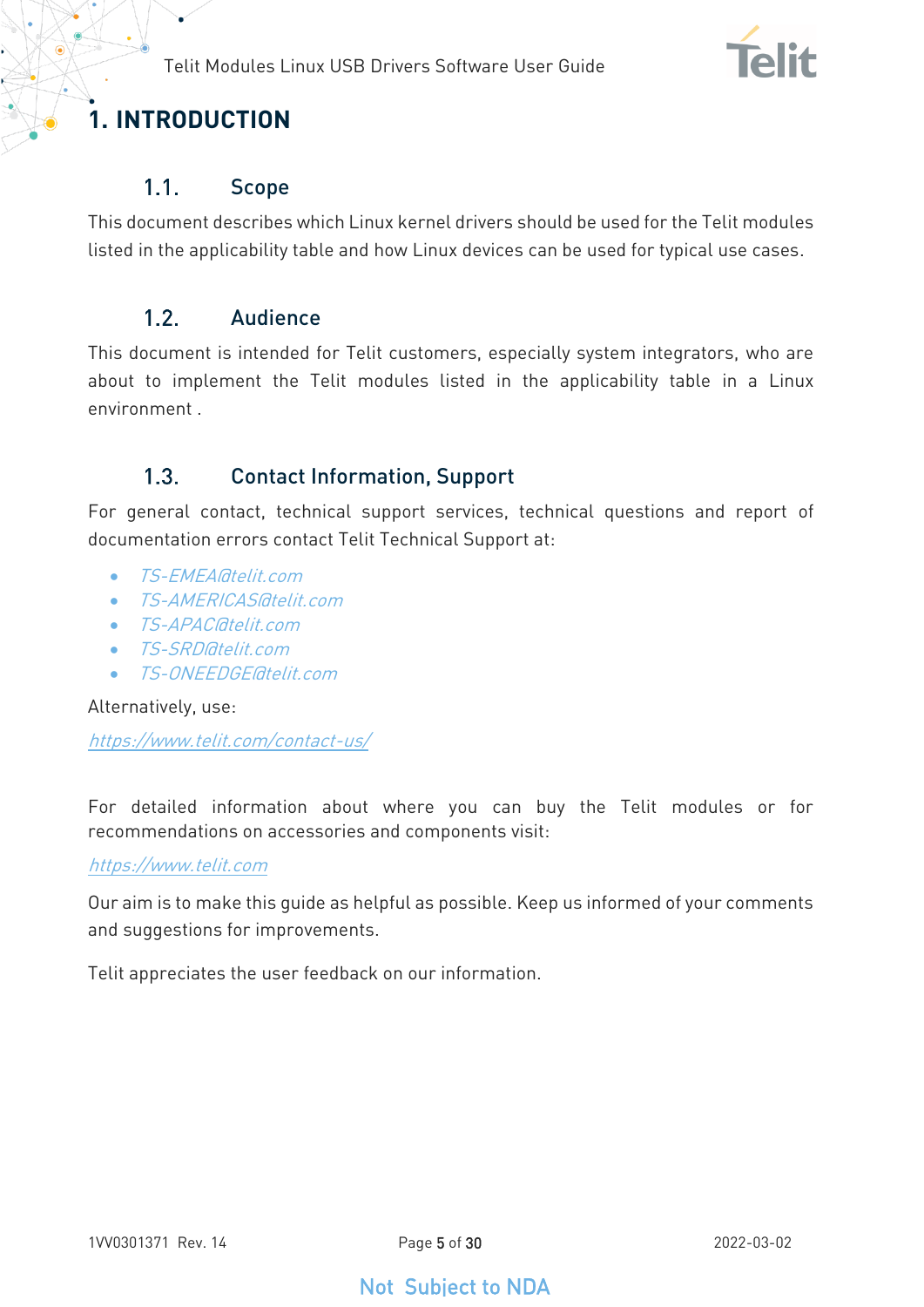



#### <span id="page-5-0"></span> $1.4.$ Symbol Conventions

Danger: This information MUST be followed or catastrophic equipment failure or personal injury may occur.



Warning: Alerts the user on important steps about the module integration.



Note/Tip: Provides advice and suggestions that may be useful when integrating the module.



Electro-static Discharge: Notifies the user to take proper grounding precautions before handling the product.

Table 1: Symbol Conventions

<span id="page-5-1"></span>All dates are in ISO 8601 format, that is YYYY-MM-DD.

#### $1.5.$ Related Documents

- Telit QMI SDK and TQCM User Guide, 1VV0301643
- uxfp Software User Guide, 1VV0301613
- AT Commands Reference Guide of Telit modules listed in the applicability table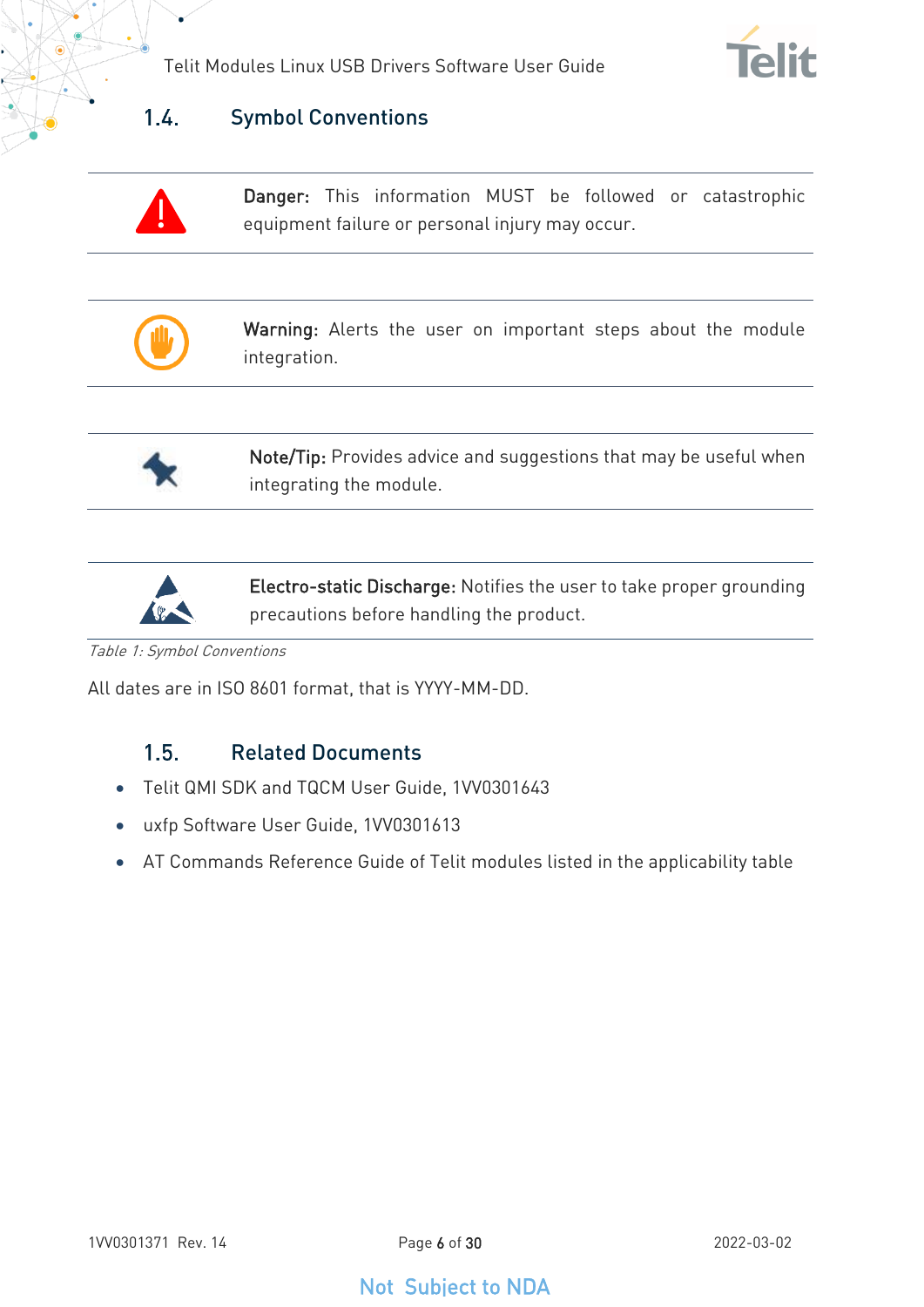

# <span id="page-6-0"></span>**2. OPERATING SYSTEM SETUP**

#### <span id="page-6-1"></span> $2.1.$ Summary

The Telit modules listed in the Applicability Table expose different kinds of devices according to the Product ID (PID) in use. The table below lists the association between the device type and the kernel driver used:

| Device type                                                | Kernel module                        |
|------------------------------------------------------------|--------------------------------------|
| Serial port following the CDC-ACM standard                 | cdc acm                              |
| Serial port (reduced ACM)                                  | option                               |
| Network adapter following the CDC-ECM standard             | cdc ether                            |
| Network adapter following the CDC-NCM standard             | cdc_ncm                              |
| Network adapter following Microsoft RNDIS<br>specification | rndis host                           |
| Mobile broadband adapter following CDC-MBIM<br>standard    | cdc mbim                             |
| Rmnet mobile broadband adapter                             | qmi wwan                             |
| Android Debug Bridge (ADB)                                 | N/A (managed at the userspace level) |
| Audio device                                               | snd-usb-audio                        |

Table 2: device types and related kernel modules

In order to use a specific device type, the related module should be included in the kernel build.



Some kernel modules can be found starting with a specific kernel version (e.g. cdc\_mbim is available from 3.8). If the driver is not supported by the kernel version in use, consider upgrading the kernel or backporting the needed patches.

#### <span id="page-6-2"></span> $2.2.$ USB Compositions

### <span id="page-6-3"></span>2.2.1. PIDs and Related Compositions

The following table lists the currently supported USB compositions in Linux according to the PID: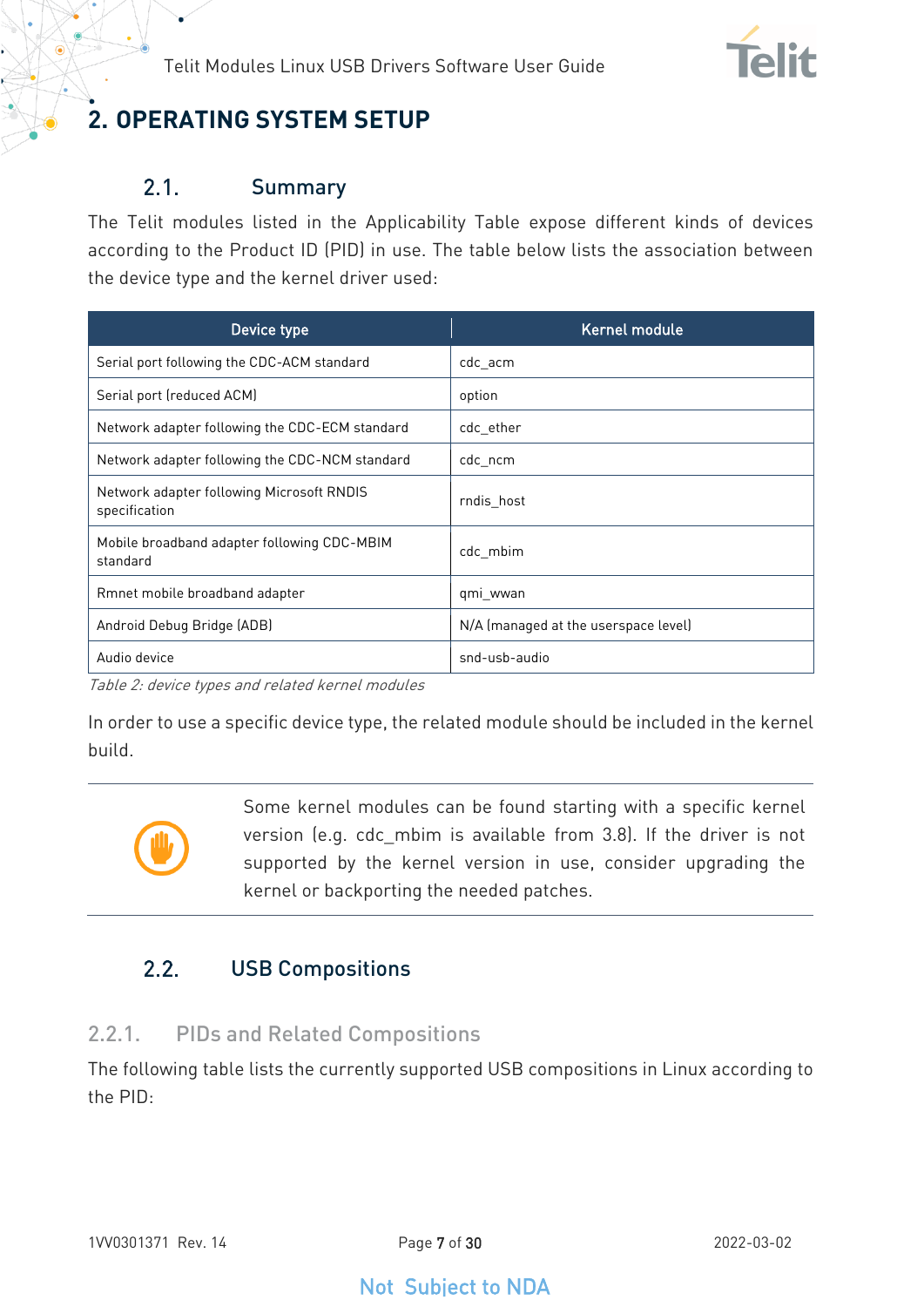$\bullet$ 



| <b>PID</b> | <b>Composition</b>                                                                                                 |  |  |
|------------|--------------------------------------------------------------------------------------------------------------------|--|--|
| 0x0021     | 6 CDC-ACM devices                                                                                                  |  |  |
| 0x0022     | 3 CDC-ACM devices                                                                                                  |  |  |
| 0x0023     | 6 CDC-ACM devices + 1 CDC-ECM network adapter                                                                      |  |  |
| 0x0032     | 6 CDC-ACM devices + 1 MBIM adapter                                                                                 |  |  |
| 0x0035     | 6 CDC-ACM devices                                                                                                  |  |  |
| 0x0036     | 6 CDC-ACM devices + 1 CDC-NCM network adapter                                                                      |  |  |
| 0x0100     | 4 CDC-ACM devices + 1 CDC-NCM network adapter                                                                      |  |  |
| 0x1003     | 3 reduced ACM devices                                                                                              |  |  |
| 0x1004     | 4 reduced ACM devices                                                                                              |  |  |
| 0x1005     | 4 reduced ACM devices                                                                                              |  |  |
| 0x1006     | 3 reduced ACM devices                                                                                              |  |  |
| 0x1010     | 4 reduced ACM devices                                                                                              |  |  |
| 0x1012     | 3 reduced ACM devices                                                                                              |  |  |
| 0x1031     | 3 reduced ACM devices + 1 rmnet adapter                                                                            |  |  |
| 0x1033     | 3 reduced ACM devices + 1 ECM network adapter                                                                      |  |  |
| 0x1040     | 5 reduced ACM devices + 1 rmnet adapter + 1 ADB                                                                    |  |  |
| 0x1041     | 5 reduced ACM devices + 1 MBIM adapter + 1 ADB                                                                     |  |  |
| 0x1042     | 5 reduced ACM devices + 1 RNDIS network adapter + 1 ADB                                                            |  |  |
| 0x1043     | 5 reduced ACM devices + 1 ECM network adapter + 1 ADB                                                              |  |  |
| 0x1045     | 5 reduced ACM devices + 1 RNDIS network adapter + 1 ADB + 1 audio device                                           |  |  |
| 0x1050     | 5 reduced ACM devices + 1 rmnet adapter + 1 ADB                                                                    |  |  |
| 0x1051     | 5 reduced ACM devices + 1 MBIM adapter + 1 ADB                                                                     |  |  |
| 0x1052     | 5 reduced ACM devices + 1 RNDIS network adapter + 1 ADB                                                            |  |  |
| 0x1053     | 5 reduced ACM devices + 1 ECM network adapter + 1 ADB                                                              |  |  |
| 0x1055     | 5 reduced ACM devices + 1 ADB                                                                                      |  |  |
| 0x1056     | Configuration #1: Mass storage device<br>Configuration #2: 5 reduced ACM devices + 1 RNDIS network adapter + 1 ADB |  |  |
| 0x1060     | 5 reduced ACM devices + 1 rmnet adapter + 1 ADB                                                                    |  |  |
| 0x1061     | 5 reduced ACM devices + 1 MBIM adapter + 1 ADB                                                                     |  |  |
| 0x1062     | 5 reduced ACM devices + 1 RNDIS network adapter + 1 ADB                                                            |  |  |
| 0x1063     | 5 reduced ACM devices + 1 ECM network adapter + 1 ADB                                                              |  |  |
| 0x1070     | 5 reduced ACM devices + 1 rmnet adapter + 1 ADB                                                                    |  |  |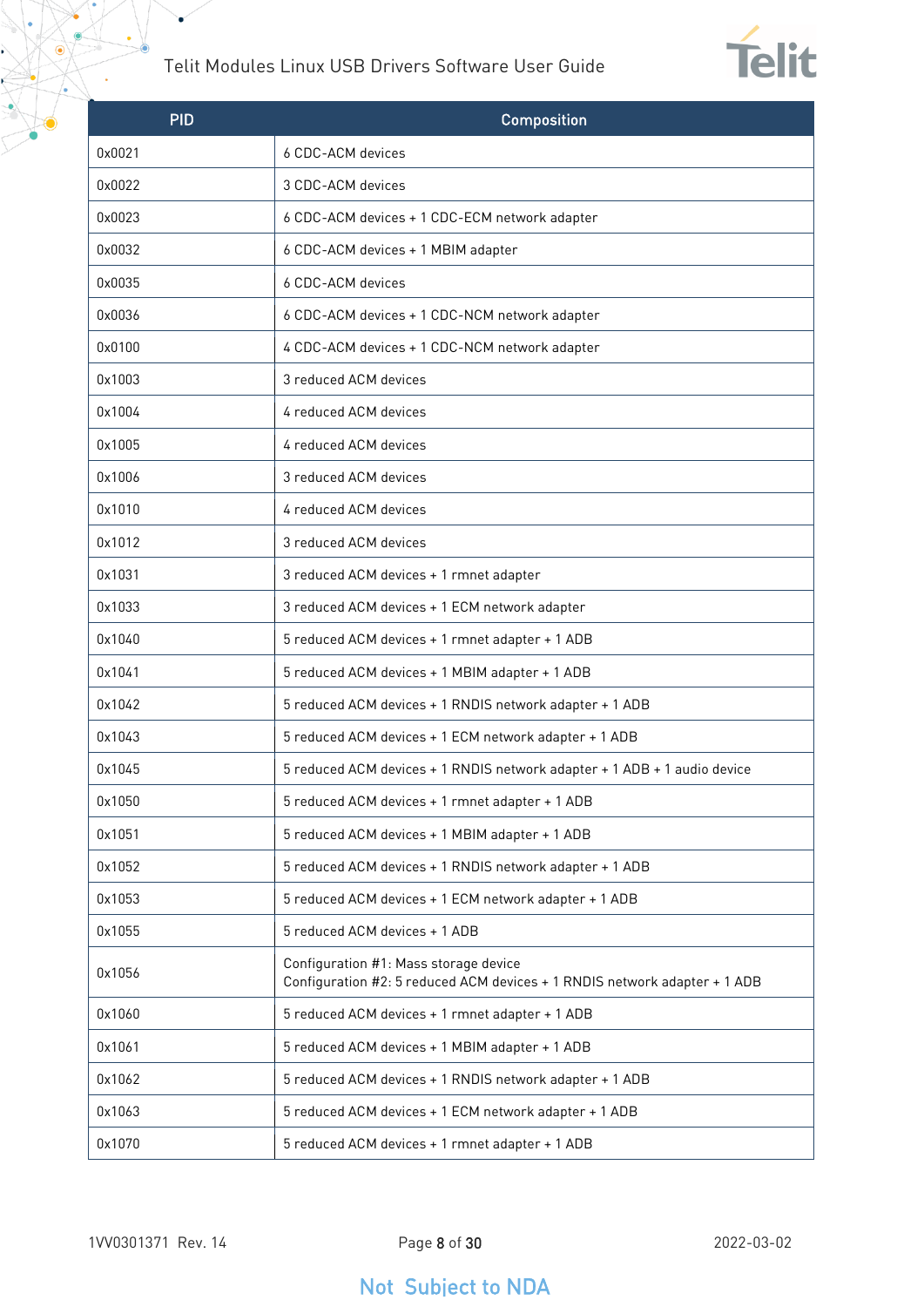$\bullet$ 



| <b>PID</b> | <b>Composition</b>                                                                                                                            |  |  |
|------------|-----------------------------------------------------------------------------------------------------------------------------------------------|--|--|
| 0x1071     | 5 reduced ACM devices + 1 MBIM adapter + 1 ADB                                                                                                |  |  |
| 0x1072     | 5 reduced ACM devices + 1 RNDIS network adapter + 1 ADB                                                                                       |  |  |
| 0x1073     | 5 reduced ACM devices + 1 ECM network adapter + 1 ADB                                                                                         |  |  |
| 0x1100     | 2 reduced ACM devices + 1 rmnet adapter + 1 QDSS device (not supported)                                                                       |  |  |
| 0x1101     | 3 reduced ACM devices + 1 rmnet adapter                                                                                                       |  |  |
| 0x1102     | 3 reduced ACM devices + 1 ECM network adapter                                                                                                 |  |  |
| 0x110a     | 3 reduced ACM devices. The composition presents also 1 rmnet adapter, but it can't<br>be used for data calls, just for controlling the device |  |  |
| 0x110b     | 3 reduced ACM devices + 1 ECM network adapter                                                                                                 |  |  |
| 0x1200     | 5 reduced ACM devices + 1 rmnet adapter + 1 ADB                                                                                               |  |  |
| 0x1201     | 5 reduced ACM devices + 1 rmnet adapter + 1 ADB                                                                                               |  |  |
| 0x1203     | 5 reduced ACM devices + 1 RNDIS network adapter + 1 ADB                                                                                       |  |  |
| 0x1204     | 5 reduced ACM devices + 1 MBIM adapter + 1 ADB                                                                                                |  |  |
| 0x1206     | 5 reduced ACM devices + 1 ECM network adapter + 1 ADB                                                                                         |  |  |
| 0x1207     | 2 reduced ACM devices                                                                                                                         |  |  |
| 0x1208     | 3 reduced ACM devices + 1 ADB                                                                                                                 |  |  |
| 0x1211     | 1 reduced ACM device + 1 ECM network adapter + 1 ADB                                                                                          |  |  |
| 0x1212     | 1 reduced ACM device + 1 ADB                                                                                                                  |  |  |
| 0x1213     | 1 reduced ACM device + 1 ECM network adapter                                                                                                  |  |  |
| 0x1214     | 2 reduced ACM devices + 1 ECM network adapter + 1 ADB                                                                                         |  |  |
| 0x1230     | 5 reduced ACM devices + 1 rmnet adapter + 1 ADB + 1 audio device                                                                              |  |  |
| 0x1231     | 5 reduced ACM devices + 1 RNDIS network adapter + 1 ADB + 1 audio device                                                                      |  |  |
| 0x1260     | 5 reduced ACM devices + 1 rmnet adapter + 1 ADB                                                                                               |  |  |
| 0x1261     | 5 reduced ACM devices + 1 rmnet adapter + 1 ADB                                                                                               |  |  |
| 0x1900     | 4 reduced ACM devices + 1 rmnet adapter                                                                                                       |  |  |
| 0x1901     | 4 reduced ACM devices + 1 MBIM adapter                                                                                                        |  |  |
| 0x2300     | Config. 1: 3 CDC-ACM devices + 1 RNDIS network adapter                                                                                        |  |  |
|            | Config. 2: 3 CDC-ACM devices + 1 ECM network adapter                                                                                          |  |  |
| 0x7010     | 3 reduced ACM devices + 1 RNDIS network adapter                                                                                               |  |  |
| 0x7011     | 3 reduced ACM devices + 1 ECM network adapter                                                                                                 |  |  |
| 0x701a     | 3 reduced ACM devices + 1 RNDIS network adapter                                                                                               |  |  |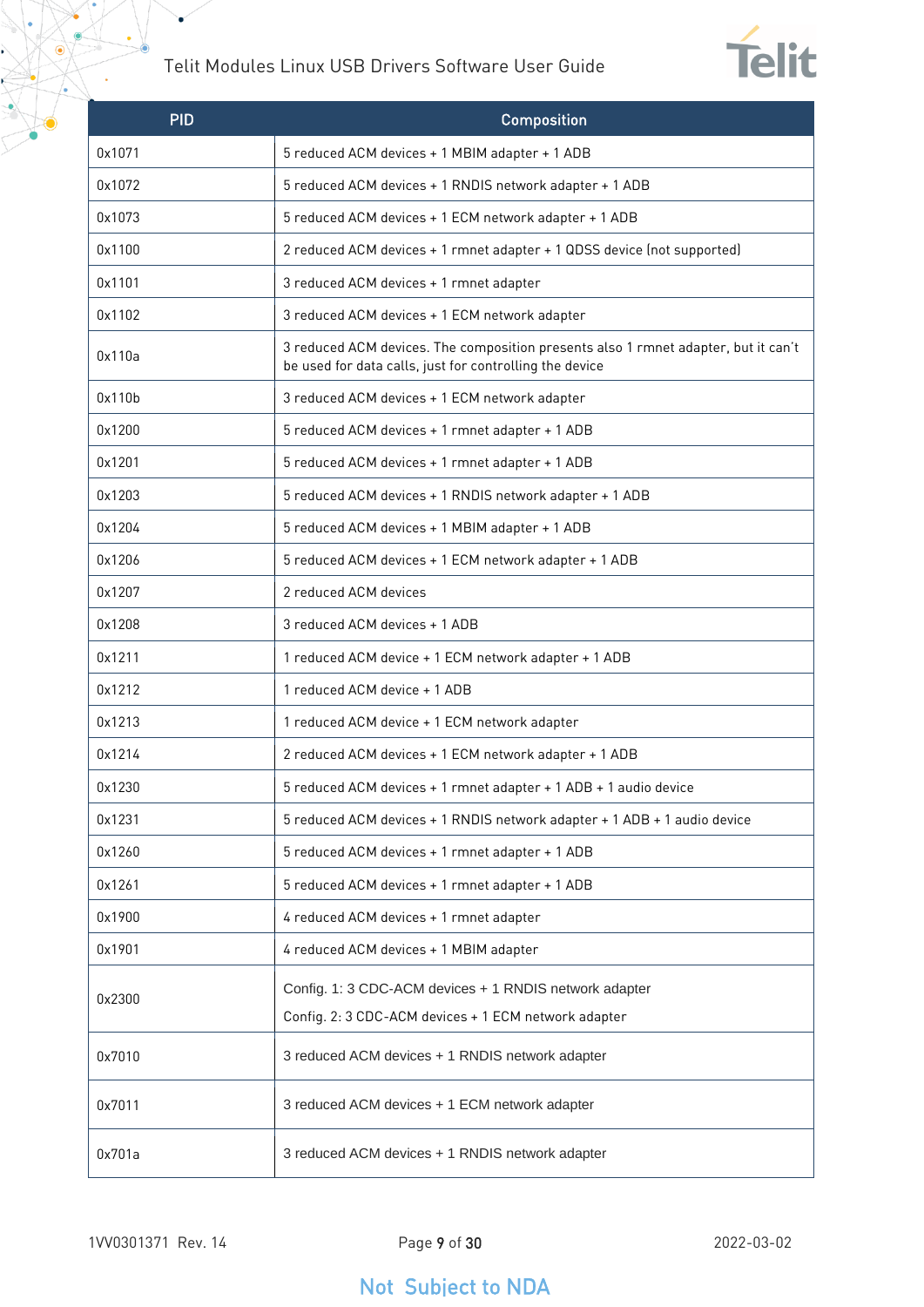

| PID    | <b>Composition</b>                            |
|--------|-----------------------------------------------|
| 0x701b | 3 reduced ACM devices + 1 ECM network adapter |

Table 3: PIDs and related compositions

For additional details on the composition, please refer to the software user guide of the module in use.

The command:

\$ lsusb

can be used for listing the USB devices connected to the host.



Refer to the modem user guide to understand how to change the USB composition and to identify the scope of the exposed devices.

#### <span id="page-9-0"></span>2.2.2. Multi-configuration compositions

Some compositions show multiple configurations (e.g. 0x1056): by default the first configuration is used by the system.

To change the configuration, the desired value should be written to file:

/sys/bus/usb/devices/<device path>/bConfigurationValue

#### e.g.

# echo <configuration value> > /sys/bus/usb/devices/<device path>/bConfigurationValue

Tool usb modeswitch can also be used to change the configuration, e.g.:

<span id="page-9-1"></span># usb modeswitch -v 0x1bc7 -p <pid> -u <configuration value>

#### 2.2.3. Kernel Module Option

When using a supported composition requiring the option kernel module and the serial ports are not available in /dev, it is possible that support for that composition has been added in a more recent kernel version than the one in use.

The solution is to upgrade the kernel version or backport the needed patches among the ones listed in [chapter 5.](#page-16-0)

It is possible to add runtime support for the composition in use. With root privileges, type the following commands: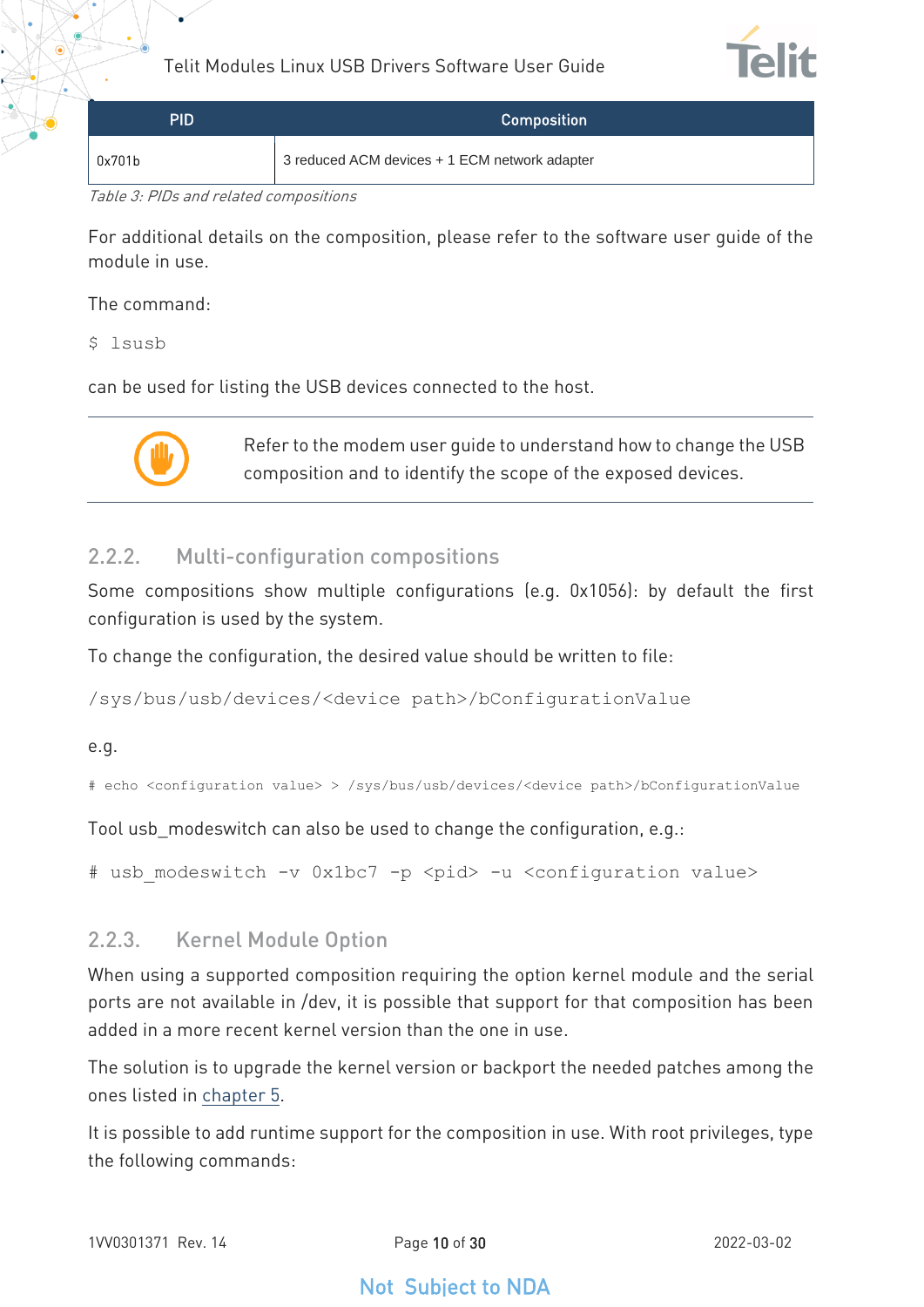

# modprobe option

# echo 1bc7 **<PID>** > /sys/bus/usb-serial/drivers/option1/new\_id

where <PID> is the PID of the composition to be supported.



If a network adapter is also available in the composition, make sure it is properly recognized by the kernel before adding runtime support for serial ports.

If the ADB device is available in te composition, adding runtime support for serial ports prevents the ADB device from working properly, since it is bound to a serial port.

For the most up-to-date list of Telit PIDs supported as an option, refer to the [source code](https://git.kernel.org/pub/scm/linux/kernel/git/torvalds/linux.git/tree/drivers/usb/serial/option.c)  [in mainline,](https://git.kernel.org/pub/scm/linux/kernel/git/torvalds/linux.git/tree/drivers/usb/serial/option.c) looking for all the device entries with TELIT\_VENDOR\_ID Vendor ID (VID).



If support for a composition missing in [paragraph 2.2.1](#page-6-3) is needed, contact customer support with the request.

### <span id="page-10-0"></span>2.2.4. Kernel Module qmi\_wwan

When using a supported composition requiring the qmi wwan kernel module and no modem related network interface is available in the list provided by the command:

\$ ip link show

it is possible that support for that composition has been added in a newer kernel version than the one in use.

The solution is to upgrade the kernel version or backport the needed patches among the ones listed in [chapter 5.](#page-16-0)



If the kernel in use has commit cdc-wdm: fix "out-of-sync" due to [missing notifications,](https://git.kernel.org/pub/scm/linux/kernel/git/torvalds/linux.git/commit/drivers/usb/class/cdc-wdm.c?id=833415a3e781a26fe480a34d45086bdb4fe1e4c0) it should be reverted as done in commit [USB:](https://git.kernel.org/pub/scm/linux/kernel/git/torvalds/linux.git/commit/drivers/usb/class/cdc-wdm.c?id=19445816996d1a89682c37685fe95959631d9f32)  [Revert "cdc-wdm: fix "out-of-sync" due to missing notifications"](https://git.kernel.org/pub/scm/linux/kernel/git/torvalds/linux.git/commit/drivers/usb/class/cdc-wdm.c?id=19445816996d1a89682c37685fe95959631d9f32)

For the most up-to-date list of Telit PIDs supported as an option, refer to the [source code](https://git.kernel.org/pub/scm/linux/kernel/git/torvalds/linux.git/tree/drivers/net/usb/qmi_wwan.c)  [in mainline,](https://git.kernel.org/pub/scm/linux/kernel/git/torvalds/linux.git/tree/drivers/net/usb/qmi_wwan.c) looking for all the entries of the device with Vendor ID (VID) 0x1bc7.



If support for a composition missing in [paragraph 2.2.1](#page-6-3) is needed, contact customer support with the request.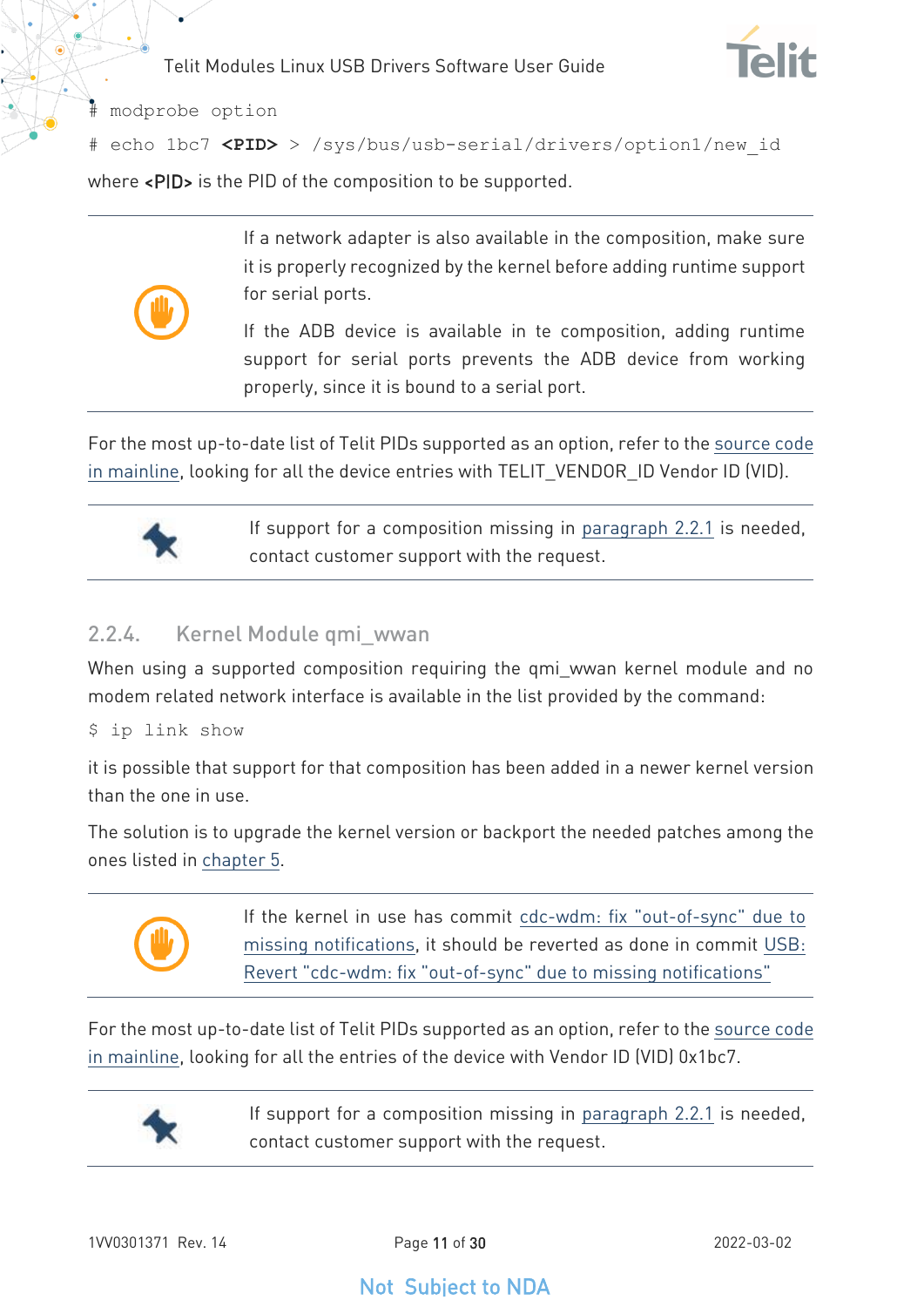

#### <span id="page-11-0"></span>2.2.4.1. qmi\_wwan and QMAP

Since kernel version 4.12, qmi\_wwan supports Qualcomm Multiplexing and Aggregation Protocol (QMAP).

QMAP is needed for multiple concurrent PDNs management and to get the most from high-cat modems in terms of throughput.

Kernel side QMAP management is done through qmi\_wwan sysfs files: check [kernel](https://git.kernel.org/pub/scm/linux/kernel/git/torvalds/linux.git/tree/Documentation/ABI/testing/sysfs-class-net-qmi)  [documentation](https://git.kernel.org/pub/scm/linux/kernel/git/torvalds/linux.git/tree/Documentation/ABI/testing/sysfs-class-net-qmi) for further details.

QMAP enablement requires also a special modem configuration executed at the userspace level: the procedure to follow depends on the used tools.

Please check relevant qmi wwan QMAP-related fixes in [paragraph 6.2](#page-20-2) to get a stable version.

> When QMAP is not set, the rx URB size in qmi\_wwan should be greater than 2048 bytes.

> This setting can be configured at runtime, changing the MTU of the network interface to an allowed value > 2048 (should not be a multiple of the endpoint max packetsize) before setting-up the data connection, e.g.



ip link set <network interface name> mtu 2500

For a permanent setting, the following line:

dev- $>rx$  urb size = 2048;

should be added to qmi\_wwan.c function qmi\_wwan\_bind before returning in the successful case.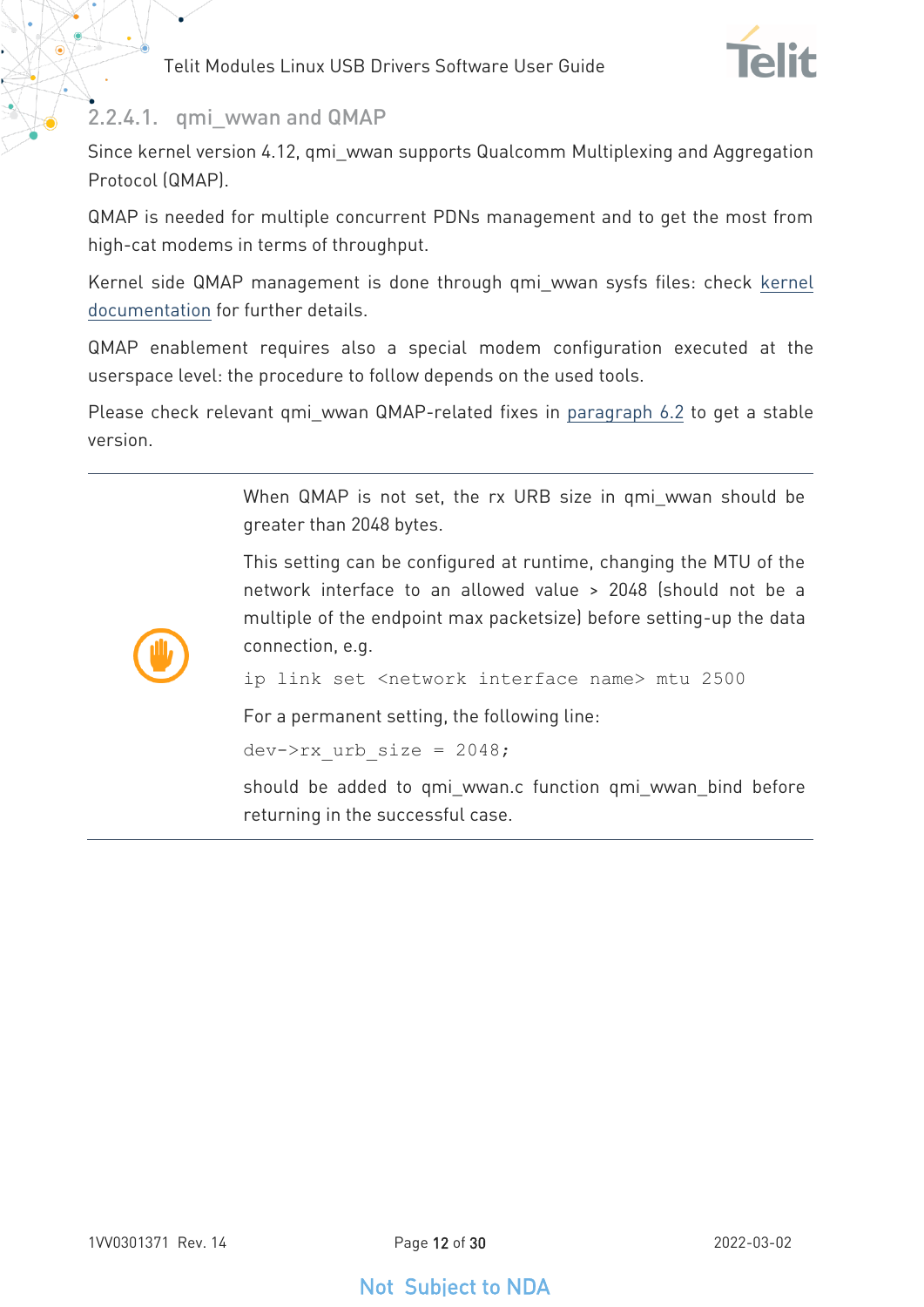

# <span id="page-12-1"></span><span id="page-12-0"></span>**3. USING THE MODEM**

#### $3.1$ Using the Serial Ports

According to the driver in use, the following devices are created for serial ports:

| Device type  | Kernel module |
|--------------|---------------|
| /dev/ttyACMx | cdc acm       |
| /dev/ttyUSBx | option        |

Table 4: device names and related kernel modules

These are Linux character devices and support most of the features implemented by the tty layer: for example a terminal emulator like minicom can be used to send AT commands.

When writing code for using these devices, please refer to the programming language API related to character devices. As an example, C applications can use the exported functions in the system header files fcntl.h and unistd.h. Please refer to the related man page for further details.



When sending AT commands, it is mandatory to have the DTR asserted to get the response.

### <span id="page-12-2"></span>3.1.1. Data Connection through Serial Ports

<span id="page-12-3"></span>To create dial-up connections through serial ports the software pppd can be used. Please refer to [pppd official website](https://ppp.samba.org/) for further details and updated source code.

#### $3.2.$ Using the Network Adapter

If a network adapter or mobile broadband device is available the and the related kernel module is loaded, a network interface is created by the operating system.

Standard Linux commands (e.g. ip, ifconfig) can be used to mange the network interface: please refer to the man page of the command for further details.

### <span id="page-12-4"></span>3.2.1. Data Connection through the Network Interface

For establishing a data connection through the network interface refer to the instructions in the table below

according to the kernel module in use: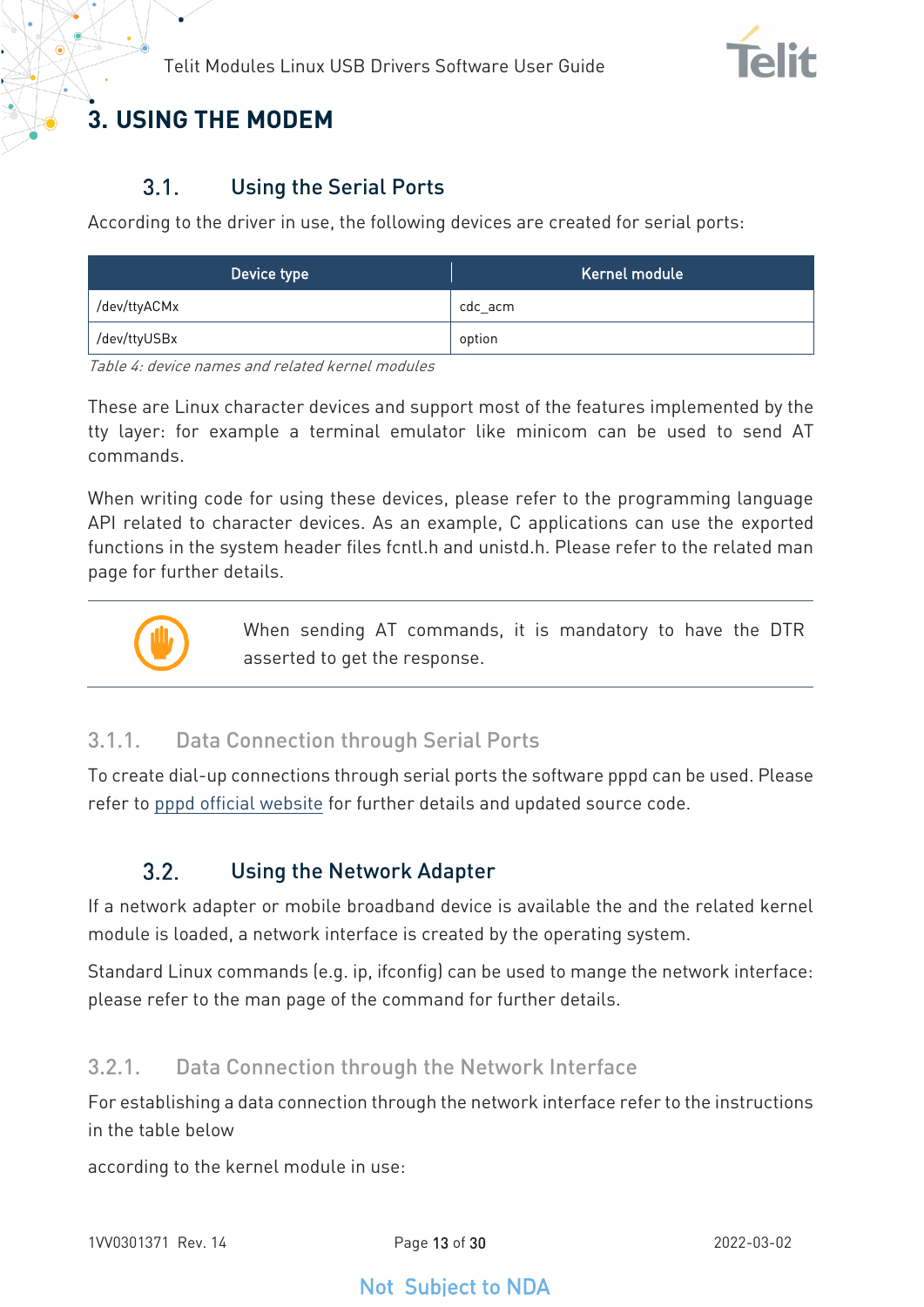

| Kernel module | Procedure                                                                                                                                                                 |
|---------------|---------------------------------------------------------------------------------------------------------------------------------------------------------------------------|
| qmi_wwan      | The libgmi project can be used: refer to the project<br>documentation for further details.<br>Telit provides also a proprietary QMI SDK, refer to<br>document 1VV0301643. |
| cdc mbim      | The libmbim project can be used: refer to the project<br>documentation for further details.                                                                               |
| cdc ether     | AT commands should be used: refer to modem<br>documentation for further details.                                                                                          |
| cdc ncm       | AT commands should be used: refer to modem<br>documentation for further details.                                                                                          |
| rndis host    | AT commands should be used: refer to modem<br>documentation for further details.                                                                                          |

<span id="page-13-0"></span>Table 5: kernel module in use for the network device and related data connection procedure

#### $3.3.$ Using the Modem with ModemManager and NetworkManager

[ModemManager](https://gitlab.freedesktop.org/mobile-broadband/ModemManager/-/blob/mm-1-14/NEWS) is a DBus-activated daemon which controls mobile broadband (2G/3G/4G) devices and connections.

ModemManager provides a unified high level API for communicating with mobile broadband modems, regardless of the protocol used to communicate with the actual device (AT commands, MBIM, QMI).

For managing non AT-based modems, ModemManager uses external libraries: freedesktop.org libqmi for QMI-based modems, libmbim for MBIM-based modems.

ModemManager can be used with freedesktop.org NetworkManager for easier network connections management.

[NetworkManager](https://gitlab.freedesktop.org/NetworkManager/NetworkManager) is the standard Linux network configuration tool suite. It supports a wide range of networking setups, from desktop to server and mobile, integrating well with popular desktop environments and server configuration management tools.

NetworkManager provides a complete D-Bus API used to access the NetworkManager daemon. This interface can be used to query network status and the details of network interfaces such as current IP addresses or DHCP options. The API can also be used for managing the connections (creation, activation, deactivation…).

NetworkManager uses freedesktop.org ModemManager to support mobile broadband device.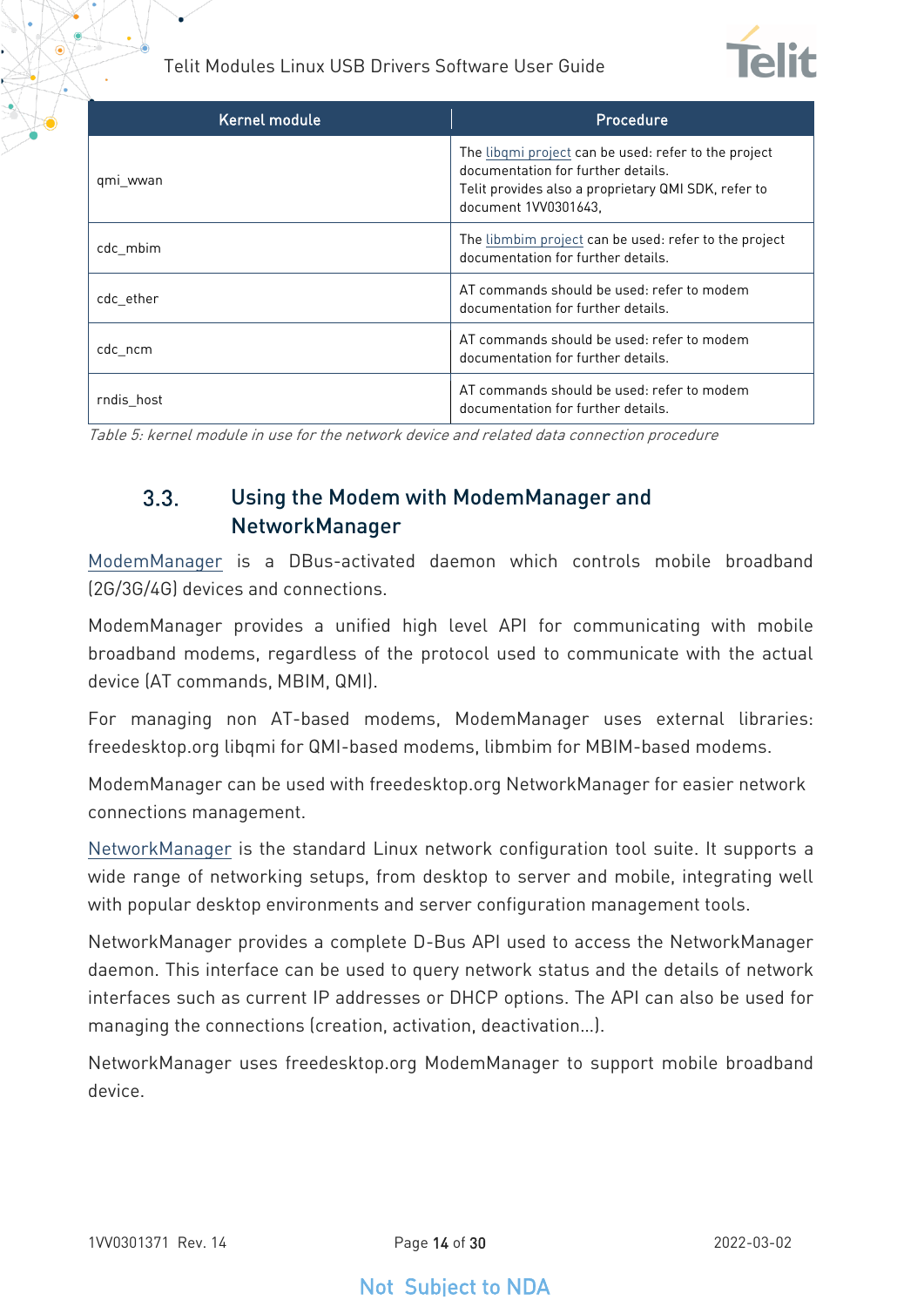

# <span id="page-14-1"></span><span id="page-14-0"></span>**4. FLASHING DEVICES**

#### $4.1.$ **Overview**

The modems listed in the following table support firmware updates through special flashing devices that may require binding to a kernel module:

| Product                                    | VID:PID       | Kernel module                  | Device name  |
|--------------------------------------------|---------------|--------------------------------|--------------|
| FD980, FN980, FN990,<br>LE910C1-EUX, LN920 | 0x1bc7:0x9010 | option                         | /dev/ttyUSBx |
| GE/HE/UE910, UE866, UL865                  | 0x058b:0x0041 | usb-serial-simple              | /dev/ttyUSBx |
| LE910Cx, LM940, LM960                      | 0x18d1:0xd00d | Managed at the userspace level | n/a          |
| LE910 V2                                   | 0x8087:0x0716 | usb-serial-simple              | /dev/ttyUSBx |
| LE866, LE910D1                             | 0x216F:0x0051 | cdc acm                        | /dev/ttyACMx |
| LE910S1                                    | 0x1bc7:0x9200 | option                         | /dev/ttyUSBx |
| LE910R1                                    | 0x1bc7:0x9201 | option                         | /dev/ttyUSBx |

Table 6: flashing devices

The Flashing devices available in GE/HE/UE910, UE866, UL865, LE910 V2, LE940B6 and LE866 appear for a few seconds when the modem is turned on: if the flashing application is not running, the flashing device disconnects and the modem proceeds in normal operative mode.



Check chapter 5 for flashing device support in kernel versions.

#### <span id="page-14-2"></span> $4.2.$ Flashing Device 0x18d1:0xd00d

The Flashing device 0x18d1:0xd00d is managed at the userspace level by Telit firmware update application uxfp. Refer to document 1VV0301613 for further details.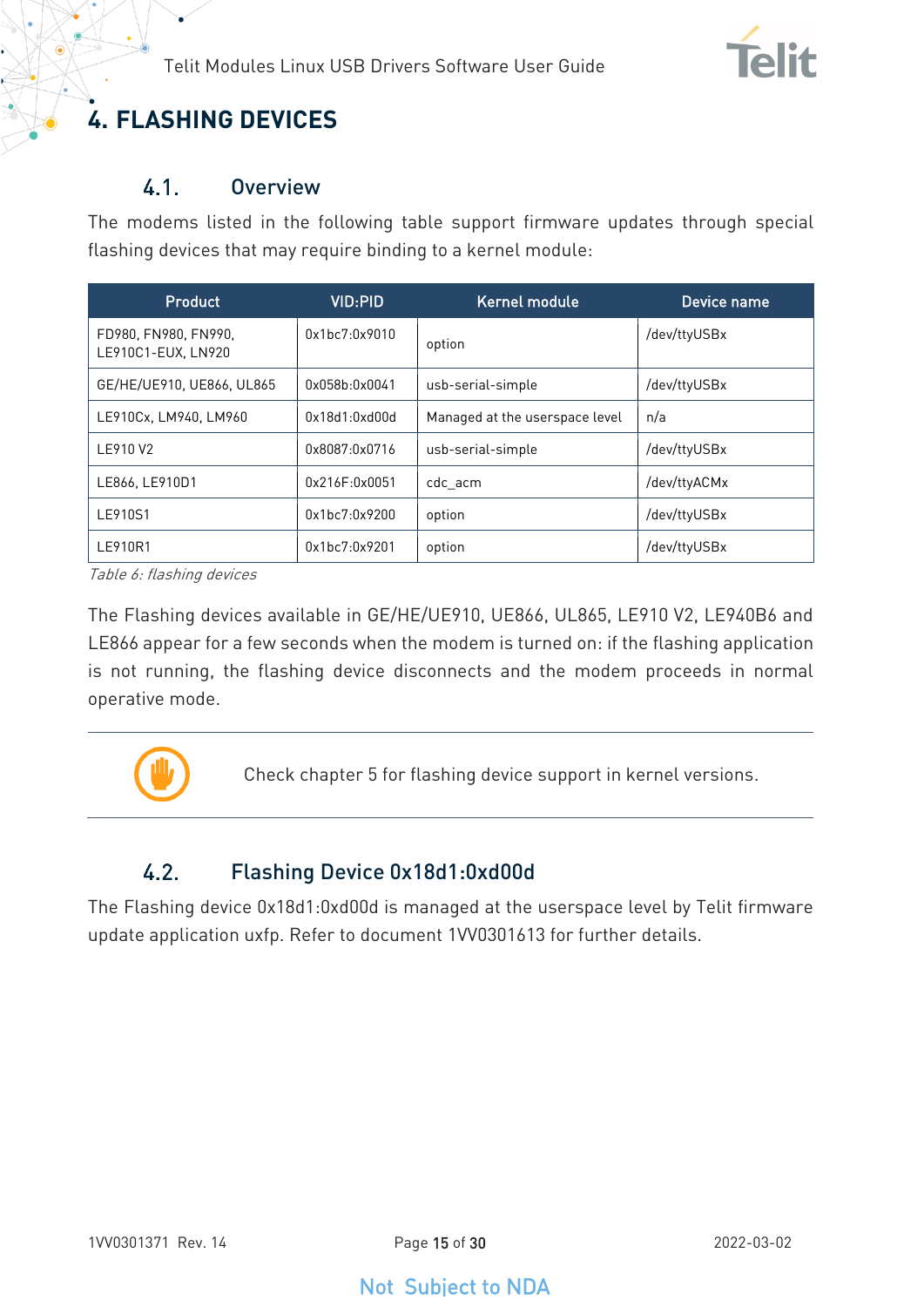{ USB\_DEVICE(0x18d1, 0xd00d) }



Legacy Telit firmware update application lxfp requires binding the device to the option driver.

This can be permanently done by adding the following line:



to the struct usb\_device\_id option\_ids in the kernel source drivers/usb/serial/option.c

For testing purposes the procedure described in paragraph [2.2.2](#page-9-0) can be used:

```
$ modprobe option
```
\$ echo 18d1 d00d > /sys/bus/usb-serial/drivers/option1/new\_id

#### <span id="page-15-0"></span> $4.3$ Flashing Device 0x058b:0x0041

Even though the flashing device 0x058b:0x0041 presents itself as an ACM device, it should be driven by the kernel driver usb-serial-simple. Support for this device is available since kernel version 4.4.

<span id="page-15-1"></span>Previous kernel versions require commits [USB: cdc\\_acm: Ignore Infineon Flash Loader](https://git.kernel.org/pub/scm/linux/kernel/git/torvalds/linux.git/commit/drivers/usb/class/cdc-acm.c?id=f33a7f72e5fc033daccbb8d4753d7c5c41a4d67b)  [utility](https://git.kernel.org/pub/scm/linux/kernel/git/torvalds/linux.git/commit/drivers/usb/class/cdc-acm.c?id=f33a7f72e5fc033daccbb8d4753d7c5c41a4d67b) and [USB: serial: Another Infineon flash loader USB ID.](https://git.kernel.org/pub/scm/linux/kernel/git/torvalds/linux.git/commit/drivers/usb/serial/usb-serial-simple.c?id=a0e80fbd56b4573de997c9a088a33abbc1121400)

#### 44 Flashing Device 0x8087:0x0716

Support for flashing device 0x8087:0x0716 is available since kernel version 3.12 with driver usb-serial-simple.

Previous kernel versions require commi[t USB: serial: move the "simple" drivers into usb](https://git.kernel.org/pub/scm/linux/kernel/git/torvalds/linux.git/commit/drivers/usb/serial/usb-serial-simple.c?id=1f9230713af17657f7ed503a12ddd739d0f48089)[serial-simple.c.](https://git.kernel.org/pub/scm/linux/kernel/git/torvalds/linux.git/commit/drivers/usb/serial/usb-serial-simple.c?id=1f9230713af17657f7ed503a12ddd739d0f48089)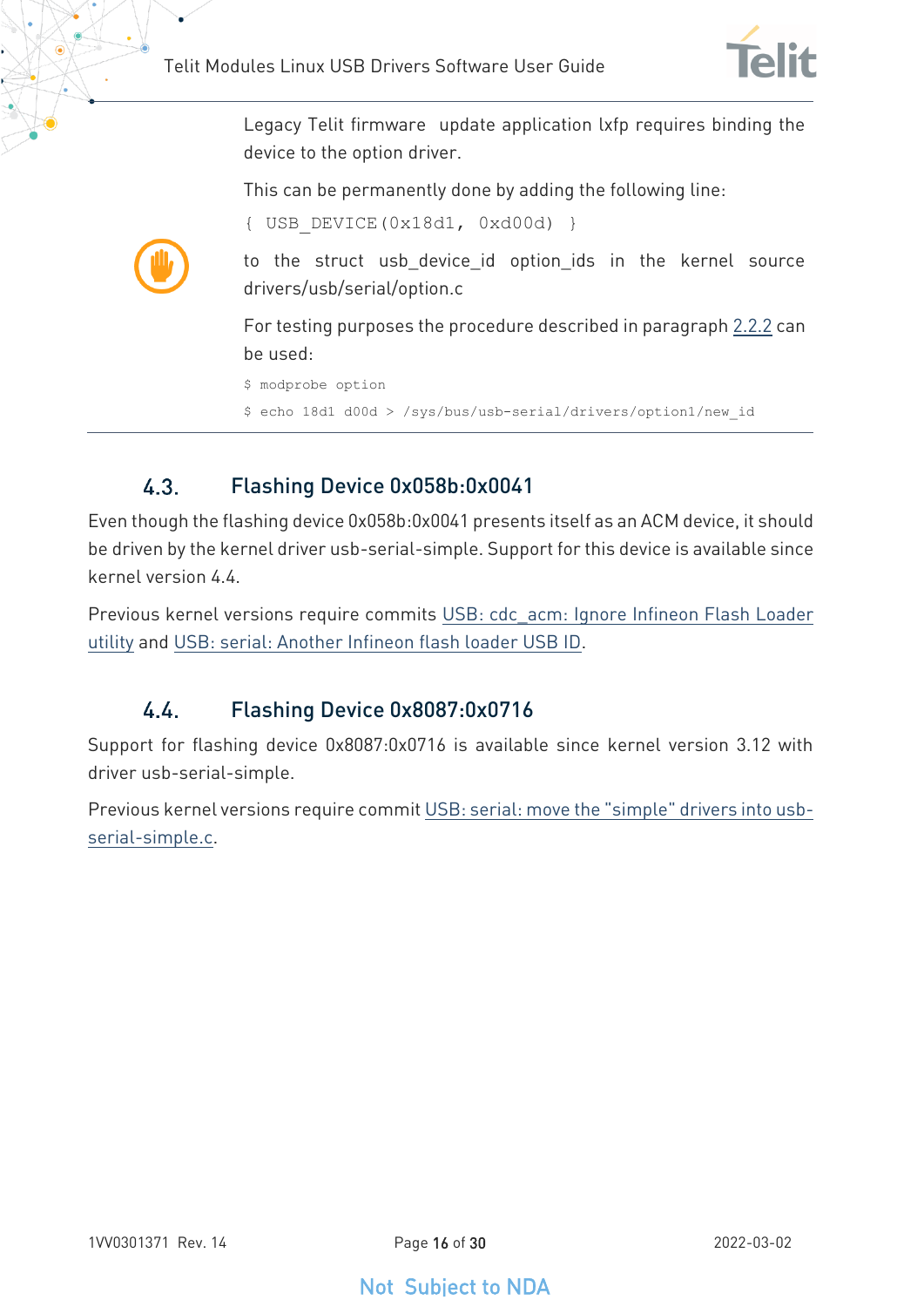

# <span id="page-16-0"></span>**5. TELIT KERNEL COMMITS**

Below a list of kernel commits related to the compositions available for the modems listed in the applicability table: consider backporting if the required PID is not available in the used kernel version.

| <b>Summary</b>                                                                                             | <b>VID:PID</b>                                  | Commit                                   | <b>Availability</b> |
|------------------------------------------------------------------------------------------------------------|-------------------------------------------------|------------------------------------------|---------------------|
| USB: option driver:<br>adding support for<br>Telit CC864-SINGLE,<br>CC864-DUAL and<br>DE910-DUAL<br>modems | 0x1bc7:0x1005<br>0x1bc7:0x1006<br>0x1bc7:0x1010 | 7204cf584836c24b4b06e4ad4a8e6bb8ea84908e | $v3.4 - rc1$        |
| usb: option driver,<br>add support for Telit<br>UE910v2                                                    | 0x1bc7:0x1012                                   | d6de486bc22255779bd54b0fceb4c240962bf146 | $v3.15 - rc2$       |
| USB: option: add<br>support for Telit<br>LE920                                                             | 0x1bc7:0x1200                                   | 03eb466f276ceef9dcf023dc5474db02af68aad9 | $v3.8 - rc7$        |
| NET: qmi_wwan: add<br>Telit LE920 support                                                                  | 0x1bc7:0x1200                                   | 3d6d7ab5881b1d4431529410b949ba2e946f3b0f | $v3.8 - rc7$        |
| net: qmi_wwan: add<br>Telit LE920 newer<br>firmware support                                                | 0x1bc7:0x1201                                   | 905468fa4d54c3e572ed3045cd47cce37780716e | $v3.13 - rc1$       |
| usb: option: add<br>support for Telit<br>LE910                                                             | 0x1bc7:0x1201                                   | 2d0eb862dd477c3c4f32b201254ca0b40e6f465c | $v3.18 - rc3$       |
| USB: cdc_acm:<br>Ignore Infineon Flash<br>Loader utility                                                   | 0x058b:0x0041                                   | f33a7f72e5fc033daccbb8d4753d7c5c41a4d67b | $v4.4 - r65$        |
| USB: serial: Another<br>Infineon flash loader<br>USB ID                                                    | 0x058b:0x0041                                   | a0e80fbd56b4573de997c9a088a33abbc1121400 | $v4.4 - rc5$        |
| USB: serial: option:<br>Adding support for<br>Telit LE922                                                  | 0x1bc7:0x1042<br>0x1bc7:0x1043                  | ff4e2494dc17b173468e1713fdf6237fd8578bc7 | $v4.5-rc2$          |
| USB: serial: option:<br>add support for Telit<br>LE922 PID 0x1045                                          | 0x1bc7:0x1045                                   | 5deef5551c77e488922cc4bf4bc76df63be650d0 | $v4.5 - rc7$        |
| net: usb: cdc_ncm:<br>adding Telit LE910 V2<br>mobile broadband<br>card                                    | 0x1bc7:0x0036                                   | 79f4223257bfef52b0a26d0d7ad4019e764be6ce | $v4.6 - rc2$        |
| USB: serial: option:<br>add support for Telit<br>LE910 PID 0x1206                                          | 0x1bc7:0x1206                                   | 3c0415fa08548e3bc63ef741762664497ab187ed | $v4.8 - rc1$        |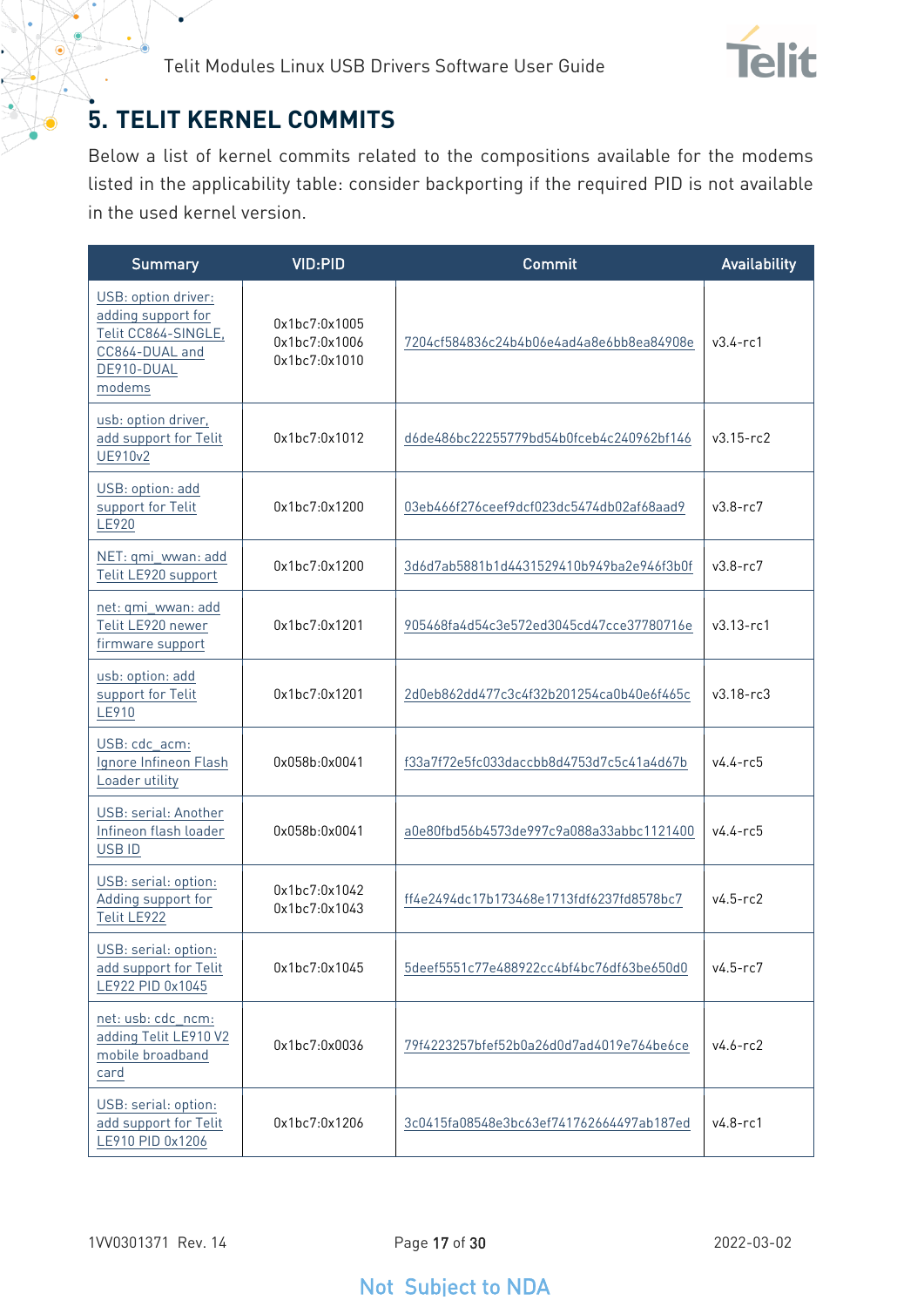$\bullet$ 



| <b>Summary</b>                                                                    | <b>VID:PID</b>                                                                                     | Commit                                   | Availability  |
|-----------------------------------------------------------------------------------|----------------------------------------------------------------------------------------------------|------------------------------------------|---------------|
| USB: serial: option:<br>add support for Telit<br>LE920A4                          | 0x1bc7:0x1207<br>0x1bc7:0x1208<br>0x1bc7:0x1211<br>0x1bc7:0x1212<br>0x1bc7:0x1213<br>0x1bc7:0x1214 | 01d7956b58e644ea0d2e8d9340c5727a8fc39d70 | $v4.8 - rc3$  |
| NET: usb: qmi_wwan:<br>add support for Telit<br>LE922A PID 0x1040                 | 0x1bc7:0x1040                                                                                      | 9bd813da24cd49d749911d7fdc0e9ae9a673d746 | $v4.9 - rc8$  |
| NET: usb: cdc_mbim:<br>add quirk for<br>supporting Telit<br><b>LE922A</b>         | 0x1bc7:0x1041                                                                                      | 7b8076ce8a00d553ae9d3b7eb5f0cc3e63cb16f1 | V4.9          |
| USB: serial: option:<br>add support for Telit<br>LE922A PIDs 0x1040,<br>0x1041    | 0x1bc7:0x1040<br>0x1bc7:0x1041                                                                     | 5b09eff0c379002527ad72ea5ea38f25da8a8650 | $v4.10 - rc1$ |
| drivers: net: usb:<br>qmi_wwan: add<br>QMI QUIRK SET DT<br>R for Telit PID 0x1201 | 0x1bc7:0x1201                                                                                      | 14cf4a771b3098e431d2677e3533bdd962e478d8 | v4.11-rc7     |
| net: usb: qmi_wwan:<br>add Telit ME910<br>support                                 | 0x1bc7:0x1100                                                                                      | 4c54dc0277d0d55a9248c43aebd31858f926a056 | $v4.12$ -rc1  |
| usb: serial: option:<br>add Telit ME910<br>support                                | 0x1bc7:0x1100                                                                                      | 40dd46048c155b8f0683f468c950a1c107f77a7c | $v4.12 - rc1$ |
| net: usb: qmi_wwan:<br>add Telit ME910 PID<br>0x1101 support                      | 0x1bc7:0x1101                                                                                      | c647c0d62c82eb3ddf78a0d8b3d58819d9f552aa | v4.15-rc4     |
| USB: serial: option:<br>add support for Telit<br>ME910 PID 0x1101                 | 0x1bc7:0x1101                                                                                      | 08933099e6404f588f81c2050bfec7313e06eeaf | v4.15-rc6     |
| net: usb: cdc_mbim:<br>add flag<br>FLAG_SEND_ZLP                                  | 0x1bc7:0x1041                                                                                      | 9f7c728332e8966084242fcd951aa46583bc308c | v4.17         |
| USB: serial: option:<br>add Telit LN940<br>series                                 | 0x1bc7:0x1900<br>0x1bc7:0x1901                                                                     | 28a86092b1753b802ef7e3de8a4c4a69a9c1bb03 | v4.20         |
| qmi_wwan: Added<br>support for Telit<br>LN940 series                              | 0x1bc7:0x1900                                                                                      | 1986af16e8ed355822600c24b3d2f0be46b573df | v4.20         |
| usb: cdc-acm: send<br>ZLP for Telit 3G Intel<br>based modems                      | 0x1bc7:0x0021<br>0x1bc7:0x0023                                                                     | 34aabf918717dd14e05051896aaecd3b16b53d95 | $v5.0 - rc2$  |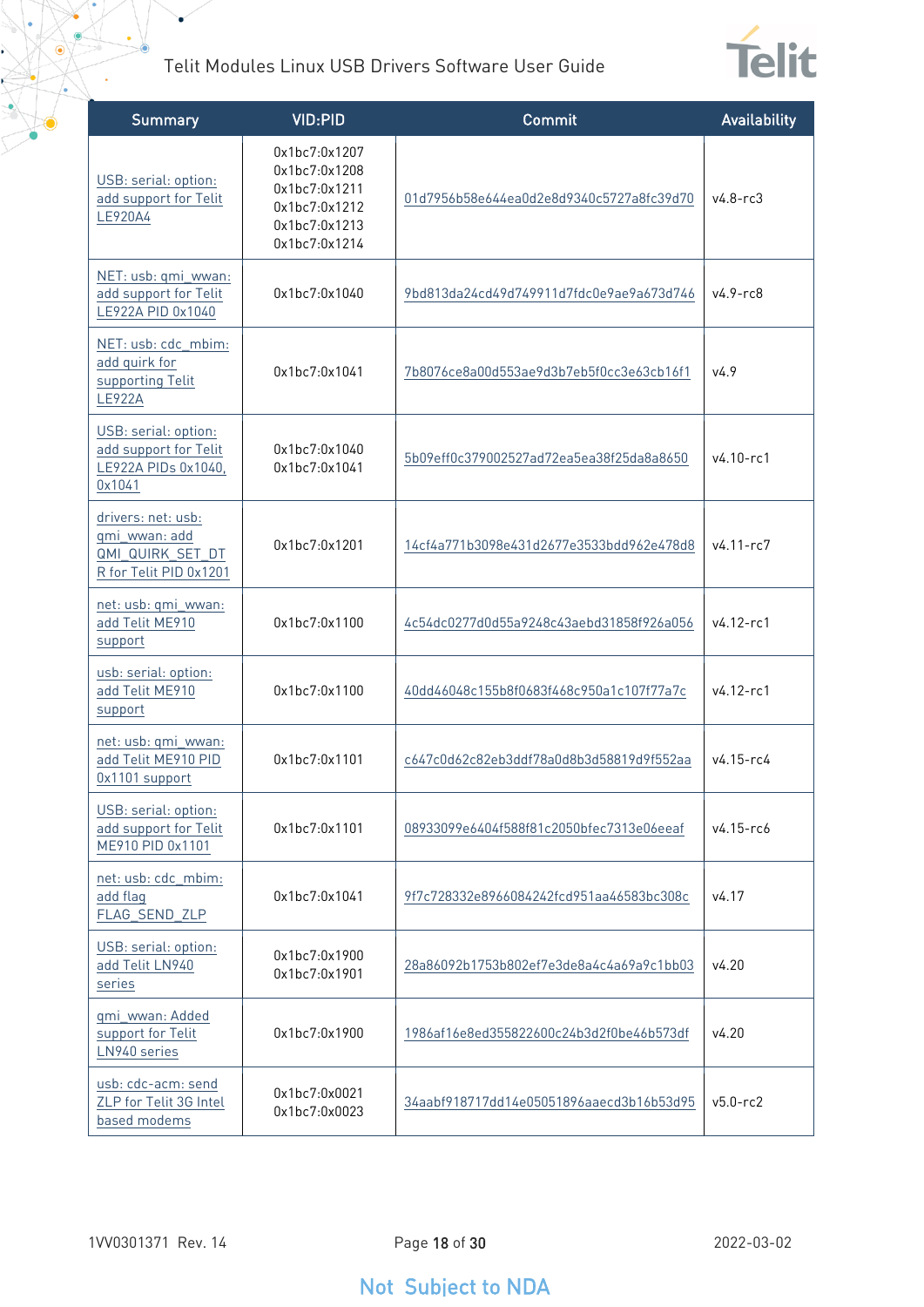$\bullet$ 



| <b>Summary</b>                                                                | <b>VID:PID</b>                                                   | Commit                                                     | Availability  |
|-------------------------------------------------------------------------------|------------------------------------------------------------------|------------------------------------------------------------|---------------|
| USB: serial: option:<br>add Telit ME910 ECM<br>composition                    | 0x1bc7:0x1102                                                    | 6431866b6707d27151be381252d6eef13025cfce                   | $v5.1 - rc1$  |
| net: usb: qmi_wwan:<br>add Telit 0x1260 and<br>0x1261 compositions            | 0x1bc7:0x1260<br>0x1bc7:0x1261                                   | b4e467c82f8c12af78b6f6fa5730cb7dea7af1b4                   | $v5.2 - rc2$  |
| USB: serial: option:<br>add Telit 0x1260 and<br>0x1261 compositions           | 0x1bc7:0x1260<br>0x1bc7:0x1261                                   | f3dfd4072c3ee6e287f501a18b5718b185d6a940                   | $v5.2 - r c5$ |
| USB: serial: option:<br>add Telit FN980<br>compositions                       | 0x1bc7:0x1050<br>0x1bc7:0x1051<br>0x1bc7:0x1052<br>0x1bc7:0x1053 | 5eb3f4b87a0e7e949c976f32f296176a06d1a93b                   | $v5.4 - rc3$  |
| net: usb: qmi_wwan:<br>add Telit 0x1050<br>composition                        | 0x1bc7:0x1050                                                    | e0ae2c578d3909e60e9448207f5d83f785f1129f                   | $v5.4 - rc4$  |
| USB: serial: option:<br>add Telit ME910G1<br>0x110a composition               | 0x1bc7:0x110a                                                    | 0d3010fa442429f8780976758719af05592ff19f                   | $v5.5-rc6$    |
| USB: serial: option:<br>add ZLP support for<br>0x1bc7/0x9010                  | 0x1bc7:0x9010                                                    | 2438c3a19dec5e98905fd3ffcc2f24716aceda6b                   | $v5.5-rc6$    |
| USB: serial: option:<br>add ME910G1 ECM<br>composition 0x110b                 | 0x1bc7:0x110b                                                    | 8e852a7953be2a6ee371449f7257fe15ace6a1fc                   | $v5.6 - rc7$  |
| net: usb: qmi_wwan:<br>add Telit LE910C1-<br><b>EUX</b> composition           | 0x1bc7:0x1031                                                    | 591612aa578cd7148b7b9d74869ef40118978389                   | v5.7          |
| USB: serial: option:<br>add Telit LE910C1-<br><b>EUX</b> compositions         | 0x1bc7:0x1031<br>0x1bc7:0x1033                                   | 399ad9477c523f721f8e51d4f824bdf7267f120c                   | $v5.8-rc1$    |
| USB: serial: option:<br>add LE910Cx<br>compositions 0x1203,<br>0x1230, 0x1231 | 0x1bc7:0x1203<br>0x1bc7:0x1230<br>0x1bc7:0x1231                  | 489979b4aab490b6b917c11dc02d81b4b742784<br>$\underline{a}$ | $v5.10 - rc3$ |
| net: usb: qmi_wwan:<br>add Telit LE910Cx<br>0x1230 composition                | 0x1bc7:0x1230                                                    | 5fd8477ed8ca77e64b93d44a6dae4aa70c191396                   | $v5.10 - rc3$ |
| USB: serial: option:<br>add Telit FN980<br>composition 0x1055                 | 0x1bc7:0x1055                                                    | db0362eeb22992502764e825c79b922d7467e0e<br>$\underline{b}$ | $v5.10 - rc3$ |
| usb: serial: option:<br>add Telit LE910-S1<br>compositions 0x7010,<br>0x7011  | 0x1bc7:0x7010<br>0x1bc7:0x7011                                   | e467714f822b5d167a7fb03d34af91b5b6af1827                   | $v5.13 - rc4$ |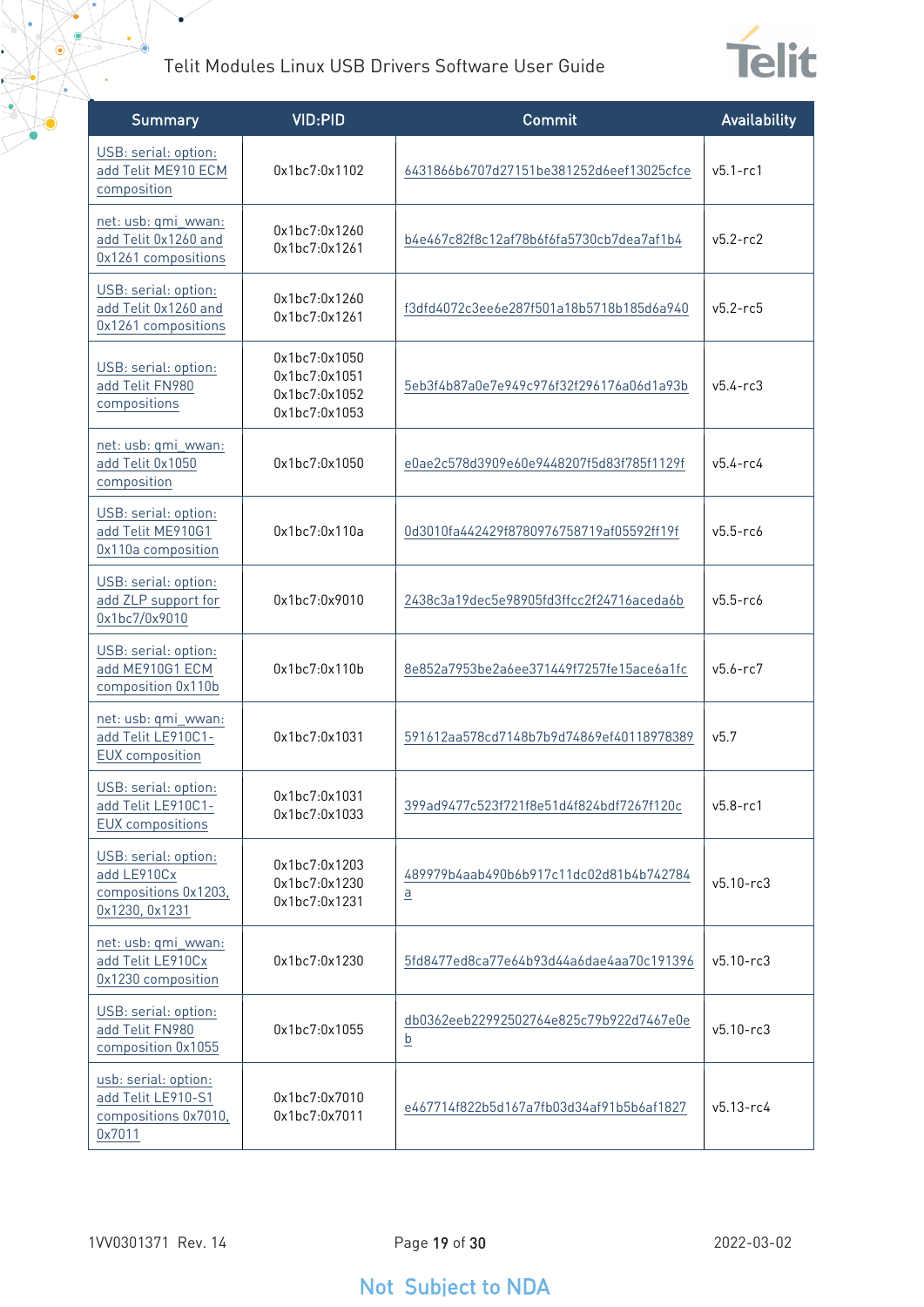¥



| <b>Summary</b>                                                                | <b>VID:PID</b>                                                   | Commit                                   | Availability   |
|-------------------------------------------------------------------------------|------------------------------------------------------------------|------------------------------------------|----------------|
| usb: serial: option:<br>add Telit FD980<br>composition 0x1056                 | 0x1bc7:0x1056                                                    | 5648c073c33d33a0a19d0cb1194a4eb88efe2b71 | $v5.14 - r c5$ |
| net: usb: cdc_mbim:<br>avoid altsetting<br>toggling for Telit<br>LN920        | 0x1bc7:0x1061                                                    | aabbdc67f3485b5db27ab4eba01e5fbf1ffea62c | $v5.15 - rc1$  |
| net: usb: qmi_wwan:<br>add Telit 0x1060<br>composition                        | 0x1bc7:0x1060                                                    | 8d17a33b076d24aa4861f336a125c888fb918605 | $v5.15 - rc1$  |
| USB: serial: option:<br>add Telit LN920<br>compositions                       | 0x1bc7:0x1060<br>0x1bc7:0x1061<br>0x1bc7:0x1062<br>0x1bc7:0x1063 | 7bb057134d609b9c038a00b6876cf0d37d0118ce | $v5.15 - rc3$  |
| USB: serial: option:<br>add Telit LE910Cx<br>composition 0x1204               | 0x1bc7:0x1204                                                    | f5a8a07edafed8bede17a95ef8940fe3a57a77d5 | $v5.15 - rc6$  |
| USB: serial: option:<br>add Telit LE910S1<br>0x9200 composition               | 0x1bc7:0x9200                                                    | e353f3e88720300c3d72f49a4bea54f42db1fa5e | $v5.16 - rc3$  |
| USB: serial: option:<br>add Telit FN990<br>compositions                       | 0x1bc7:0x1070<br>0x1bc7:0x1071<br>0x1bc7:0x1072<br>0x1bc7:0x1073 | 2b503c8598d1b232e7fc7526bce9326d92331541 | $v5.16 - r6$   |
| net: usb: qmi_wwan:<br>add Telit 0x1070<br>composition                        | 0x1bc7:0x1070                                                    | 94f2a444f28a649926c410eb9a38afb13a83ebe0 | $v5.16 - rc6$  |
| net: usb: cdc_mbim:<br>avoid altsetting<br>toggling for Telit<br><b>FN990</b> | 0x1bc7:0x1071                                                    | 21e8a96377e6b6debae42164605bf9dcbe5720c5 | $v5.17 - c5$   |
| USB: serial: option:<br>add Telit LE910R1<br>compositions                     | 0x1bc7:0x701a<br>0x1bc7:0x701b<br>0x1bc7:0x9201                  | cfc4442c642d568014474b6718ccf65dc7ca6099 | $v5.17 - rc6$  |

Table 7: kernel commits related to Telit modules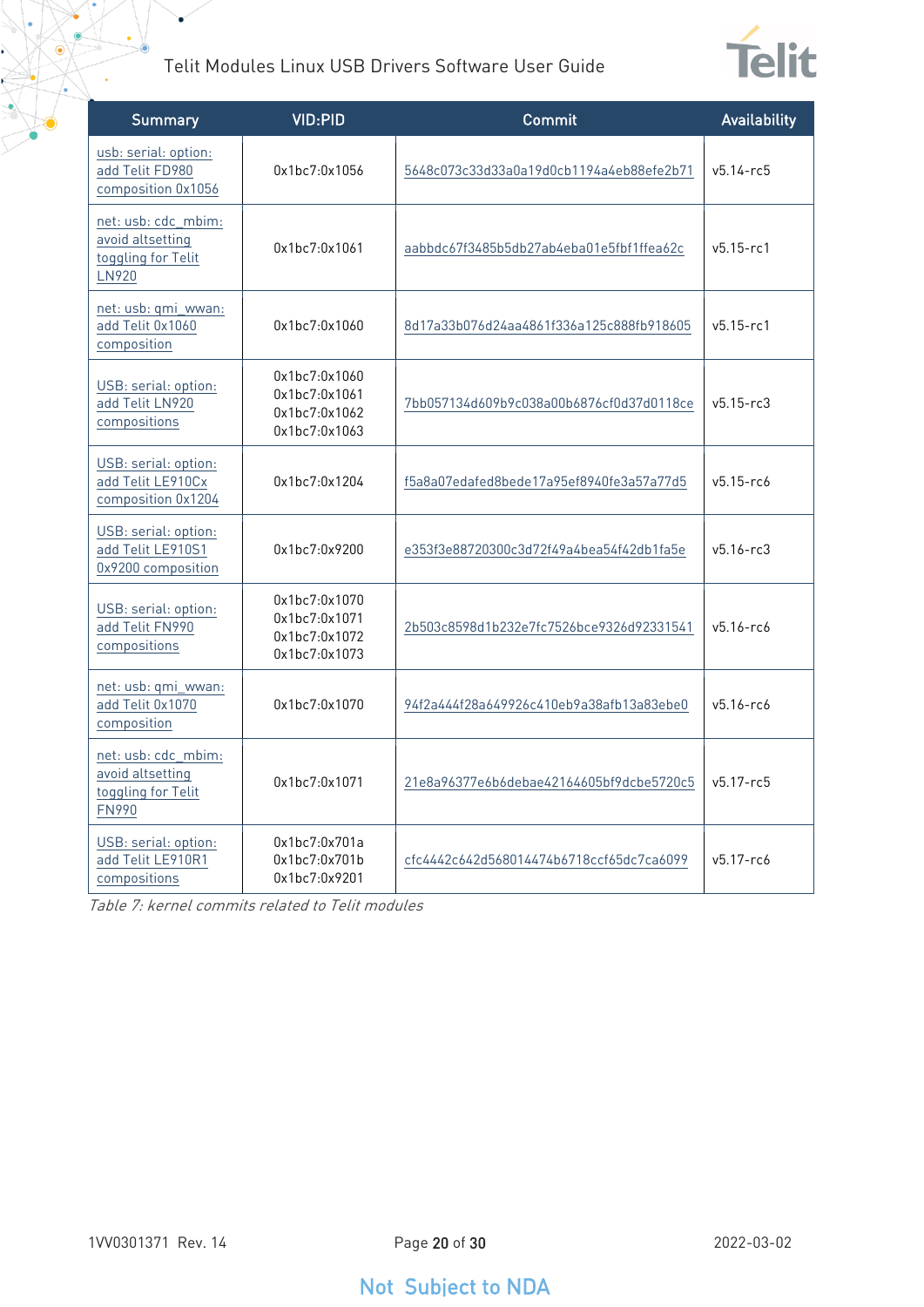

# <span id="page-20-1"></span><span id="page-20-0"></span>**6. ADDITIONAL KERNEL COMMITS**

#### Raw-Ip Support and Important Fixes for qmi\_wwan  $6.1.$

Below is a list of commits for adding Raw-Ip support to qmi\_wwan and addressing important issues.

| <b>Summary</b>                                                       | Commit                                   | <b>Availability</b> |
|----------------------------------------------------------------------|------------------------------------------|---------------------|
| net: qmi_wwan: MDM9x30 specific power<br>management                  | 93725149794d3d418cf1eddcae60c7b536c5faa1 | $v4.5-rc1$          |
| usbnet: allow mini-drivers to consume L2<br>headers                  | 81e0ce79f2919dbd5f025894d29aa806af8695c7 | $v4.5 - r c1$       |
| net: qmi_wwan: support "raw IP" mode                                 | 32f7adf633b9f99ad5089901bc7ebff57704aaa9 | $v4.5 - r c1$       |
| net: qmi_wwan: should hold RTNL while<br>changing netdev type        | 6c730080e663b1d629f8aa89348291fbcdc46cd9 | $v4.5 - rc1$        |
| net: qmi_wwan: ignore bogus CDC Union<br>descriptors                 | 34a55d5e858e81a20d33fd9490149d6a1058be0c | $v4.5 - rc1$        |
| qmi_wwan: Add missing<br>skb reset mac header-call                   | 0de0add10e587effa880c741c9413c874f16be91 | v4.14               |
| usbnet: fix alignment for frames with no<br>ethernet header          | a4abd7a80addb4a9547f7dfc7812566b60ec505c | $v4.15 - rc3$       |
| ami wwan: set FLAG SEND ZLP to avoid<br>network initiated disconnect | 245d21190aec547c0de64f70c0e6de871c185a24 | $v4.16 - r c1$      |
| qmi wwan: Fix out-of-bounds read                                     | 904d88d743b0c94092c5117955eab695df8109e8 | $v5.2 - rc7$        |

<span id="page-20-2"></span>Table 8: qmi\_wwan relevant kernel commits

#### $6.2.$ QMAP Support in qmi\_wwan

Below is a list of commits for adding QMAP support to qmi\_wwan.

| Summary                                                   | Commit                                   | <b>Availability</b> |
|-----------------------------------------------------------|------------------------------------------|---------------------|
| net: usb: qmi wwan: add qmap mux protocol<br>support      | c6adf77953bcec0ad63d7782479452464e50f7a3 | $v4.12 - r c1$      |
| qmi_wwan: fix NULL deref on disconnect                    | bbae08e592706dc32e5c7c97827b13c1c178668b | $v4.13 - r65$       |
| gmi wwan: Fix gmap header retrieval in<br>gmimux rx fixup | d667044f49513d55fcfefe4fa8f8d96091782901 | v4.20               |
| gmi wwan: add MTU default to gmap network<br>interface    | f87118d5760f00af7228033fbe783c7f380d2866 | $v5.0 - rc3$        |
| gmi wwan: add support for QMAP padding in<br>the RX path  | 61356088ace1866a847a727d4d40da7bf00b67fc | $v5.2 - r66$        |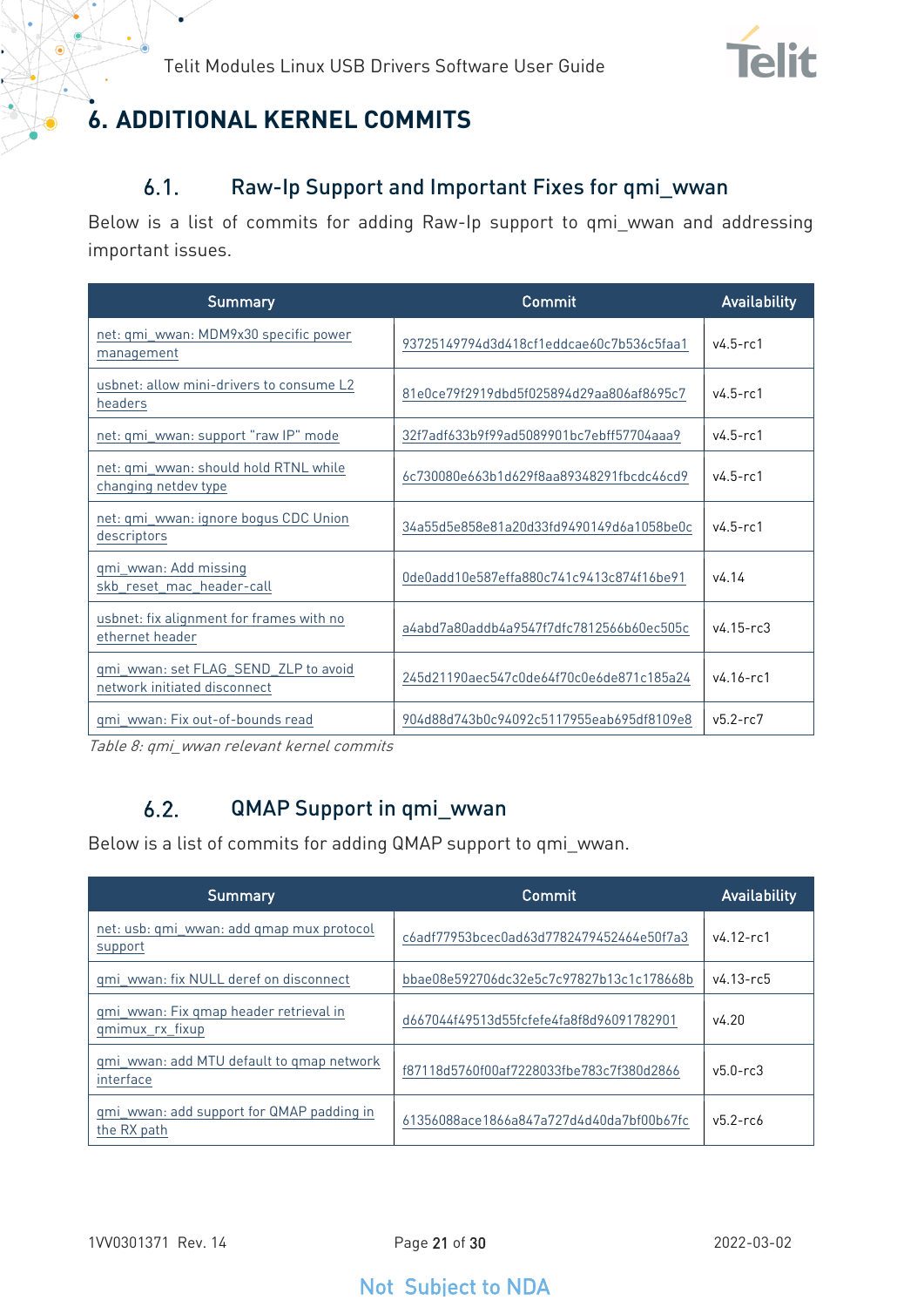

| <b>Summary</b>                                                       | Commit                                   | Availability               |
|----------------------------------------------------------------------|------------------------------------------|----------------------------|
| qmi wwan: add network device usage<br>statistics for gmimux devices  | 44f82312fe9113bab6642f4d0eab6b1b7902b6e1 | $v5.2$ -rc $6$             |
| qmi wwan: avoid RCU stalls on device<br>disconnect when in QMAP mode | a8fdde1cb830e560208af42b6c10750137f53eb3 | $v5.2$ -rc $6$             |
| qmi wwan: extend permitted QMAP mux id<br>value range                | 36815b416fa48766ac5a98e4b2dc3ebc5887222e | $v5.2 - rcb$               |
| gmi wwan: Increase headroom for QMAP<br><b>SKBs</b>                  | 2e4233870557ac12387f885756b70fc181cb3806 | v5.12                      |
| net: usb: qmi wwan: add qmap id sysfs file for<br>gmimux interfaces  | e594ad980ec26fb7351d02c84abaa77ecdb4e522 | $v5.12 - rc1 -$<br>dontuse |
| net: usb: qmi wwan: allow qmimux add/del<br>with master up           | 6c59cff38e66584ae3ac6c2f0cbd8d039c710ba7 | $v5.12 - rc3$              |

Table 9: qmi\_wwan QMAP relevant kernel commits

 $\bullet$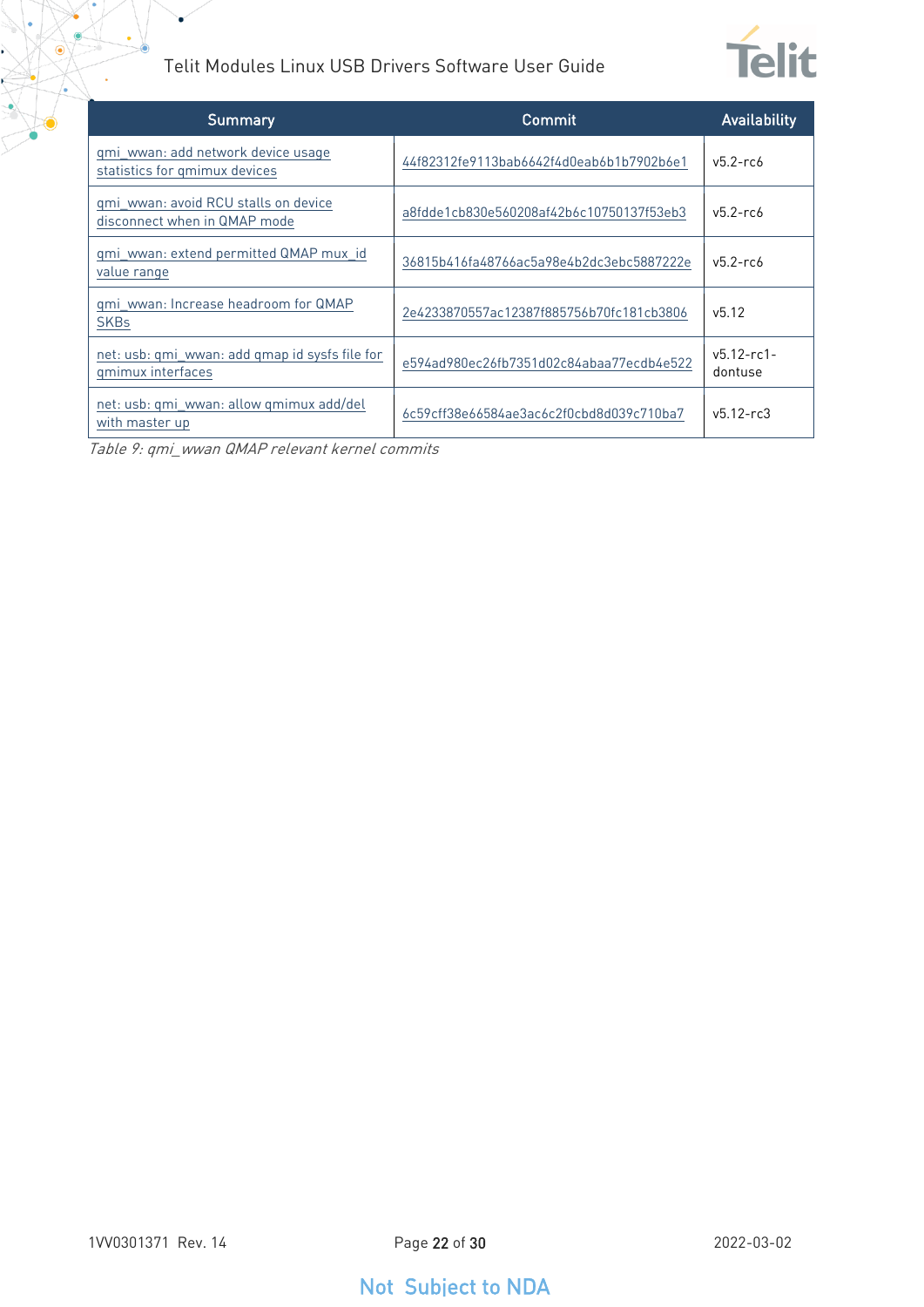

# <span id="page-22-1"></span><span id="page-22-0"></span>**7. PRODUCT AND SAFETY INFORMATION**

#### $7.1.$ Copyrights and Other Notices

#### SPECIFICATIONS ARE SUBJECT TO CHANGE WITHOUT NOTICE

Although reasonable efforts have been made to ensure the accuracy of this document, Telit assumes no liability resulting from any inaccuracies or omissions in this document, or from the use of the information contained herein. The information contained in this document has been carefully checked and is believed to be reliable. Telit reserves the right to make changes to any of the products described herein, to revise it and to make changes from time to time without any obligation to notify anyone of such revisions or changes. Telit does not assume any liability arising from the application or use of any product, software, or circuit described herein; neither does it convey license under its patent rights or the rights of others.

This document may contain references or information about Telit's products (machines and programs), or services that are not announced in your country. Such references or information do not necessarily mean that Telit intends to announce such Telit products, programming, or services in your country.

### <span id="page-22-2"></span>7.1.1. Copyrights

This instruction manual and the Telit products described herein may include or describe Telit copyrighted material, such as computer programs stored in semiconductor memories or other media. The laws in Italy and in other countries reserve to Telit and its licensors certain exclusive rights for copyrighted material, including the exclusive righ to copy, reproduce in any form, distribute and make derivative works of the copyrighted material. Accordingly, any of Telit's or its licensors' copyrighted material contained herein or described in this instruction manual, shall not be copied, reproduced, distributed, merged or modified in any way without the express written permission of the owner. Furthermore, the purchase of Telit products shall not be deemed to grant in any way, neither directly nor by implication, or estoppel, any license.

### <span id="page-22-3"></span>7.1.2. Computer Software Copyrights

Telit and the Third Party supplied Software (SW) products, described in this instruction manual may include Telit's and other Third Party's copyrighted computer programs stored in semiconductor memories or other media. Laws in Italy and in other countries reserve to Telit and other Third Party, SW exclusive rights for copyrighted computer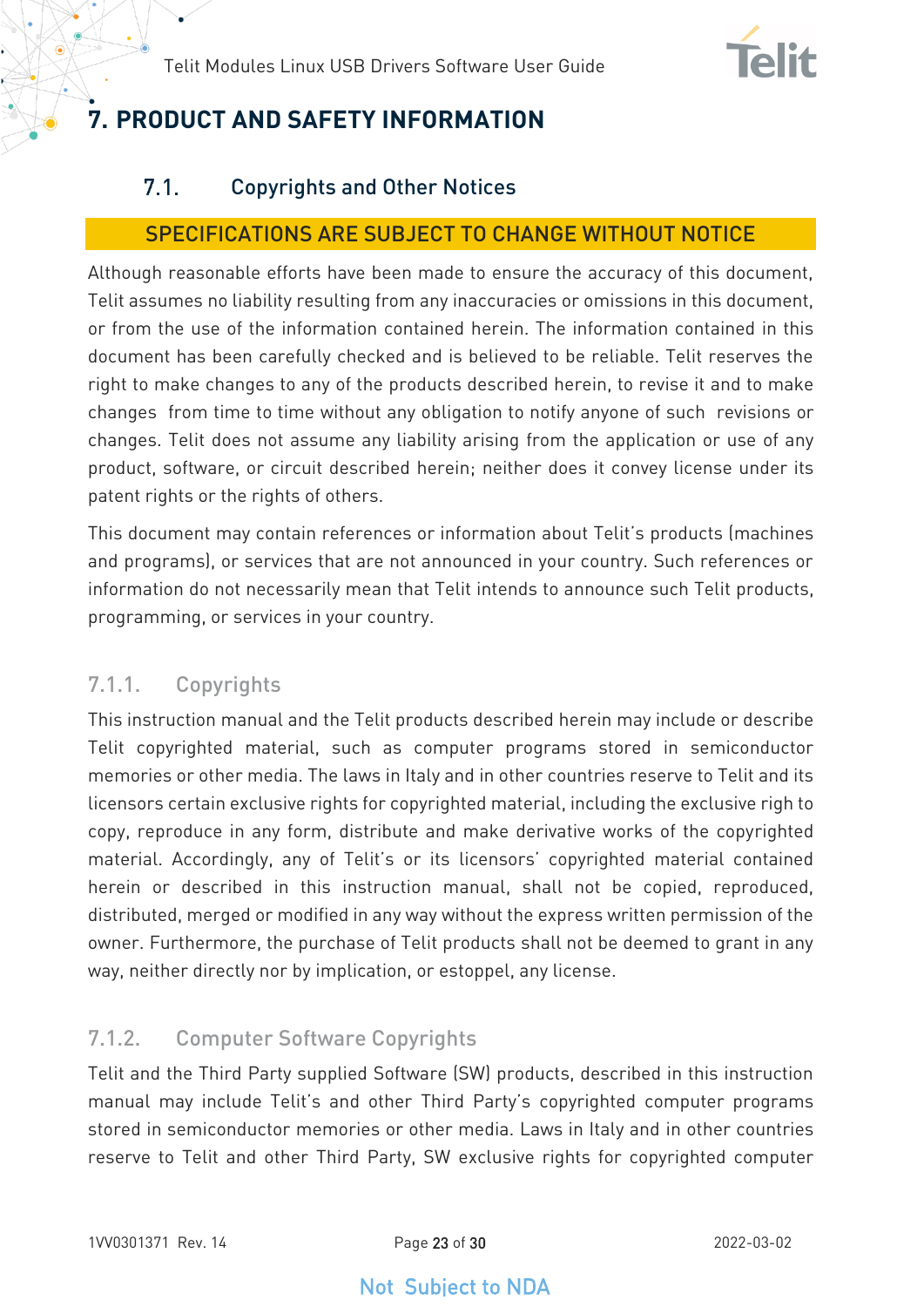

programs, including – but not limited to - the exclusive right to copy or reproduce in any form the copyrighted products. Accordingly, any copyrighted computer programs contained in Telit's products described in this instruction manual shall not be copied (reverse engineered) or reproduced in any manner without the express written permission of the copyright owner, being Telit or the Third Party software supplier. Furthermore, the purchase of Telit products shall not be deemed to grant either directly or by implication, estoppel, or in any other way, any license under the copyrights, patents or patent applications of Telit or other Third Party supplied SW, except for the normal non-exclusive, royalty free license to use arising by operation of law in the sale of a product.

#### <span id="page-23-0"></span> $7.2.$ Usage and Disclosure Restrictions

#### <span id="page-23-1"></span>7.2.1. License Agreements

The software described in this document is owned by Telit and its licensors. It is furnished by express license agreement only and shall be used exclusively in accordance with the terms of such agreement.

### <span id="page-23-2"></span>7.2.2. Copyrighted Materials

The Software and the documentation are copyrighted materials. Making unauthorized copies is prohibited by the law. The software or the documentation shall not be reproduced, transmitted, transcribed, even partially, nor stored in a retrieval system, nor translated into any language or computer language, in any form or by any means, without prior written permission of Telit.

### <span id="page-23-3"></span>7.2.3. High Risk Materials

Components, units, or third-party goods used in the making of the product described herein are NOT fault-tolerant and are NOT designed, manufactured, or intended for use as on-line control equipment in the following hazardous environments requiring fail-safe controls: operations of Nuclear Facilities, Aircraft Navigation or Aircraft Communication Systems, Air Traffic Control, Life Support, or Weapons Systems ("High Risk Activities"). Telit and its supplier(s) specifically disclaim any expressed or implied warranty of fitness eligibility for such High Risk Activities.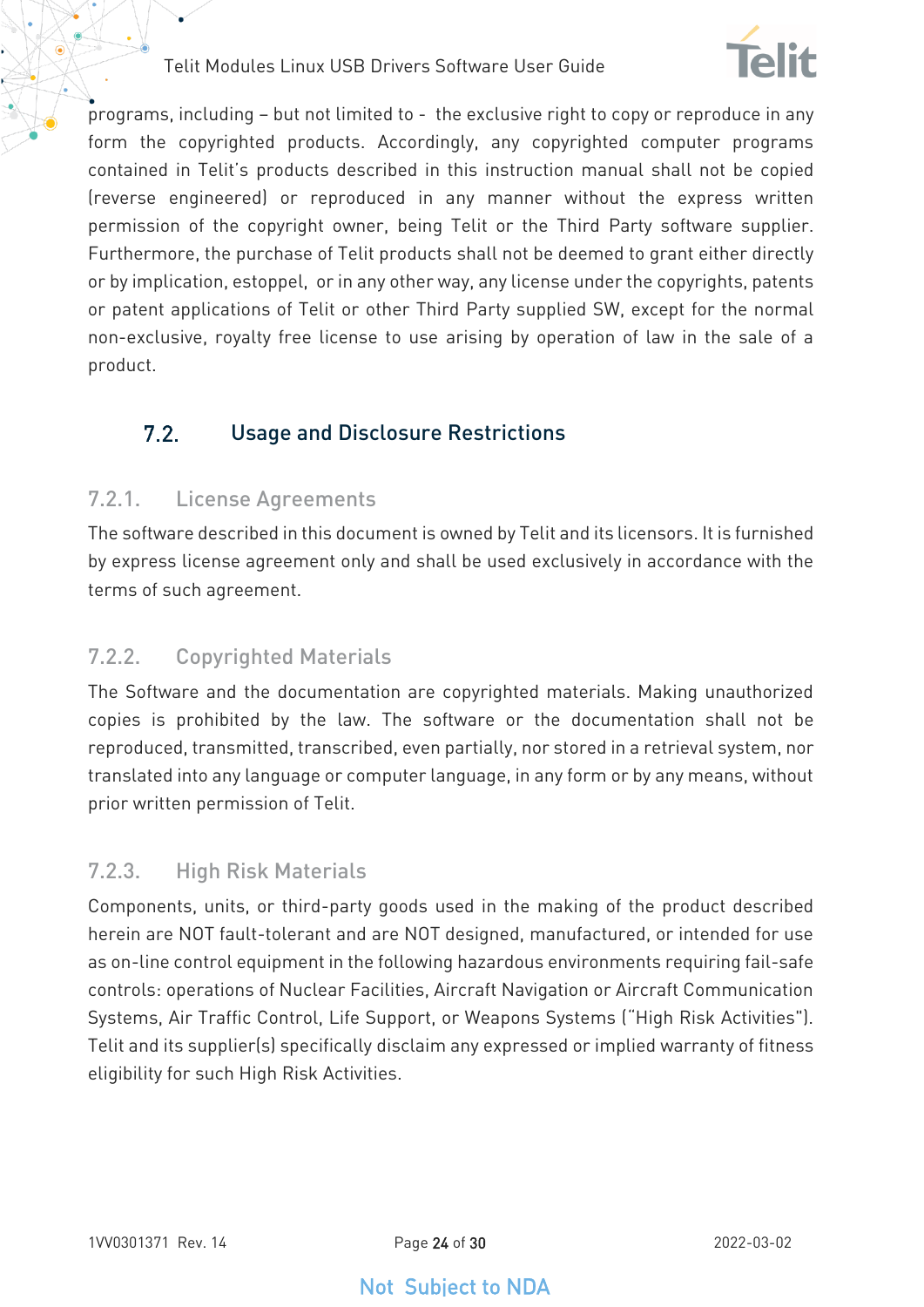

### <span id="page-24-0"></span>7.2.4. Trademarks

TELIT and the Stylized T-Logo are registered in the Trademark Office. All other product or service names are property of their respective owners.

### <span id="page-24-1"></span>7.2.5. Third Party Rights

The software may include Third Party's software Rights. In this case the user agrees to comply with all terms and conditions imposed in respect of such separate software rights. In addition to Third Party Terms, the disclaimer of warranty and limitation of liability provisions in this License, shall apply to the Third Party Rights software as well.

TELIT HEREBY DISCLAIMS ANY AND ALL WARRANTIES EXPRESSED OR IMPLIED FROM ANY THIRD PARTY REGARDING ANY SEPARATE FILES, ANY THIRD PARTY MATERIALS INCLUDED IN THE SOFTWARE, ANY THIRD PARTY MATERIALS FROM WHICH THE SOFTWARE IS DERIVED (COLLECTIVELY "OTHER CODES"), AND THE USE OF ANY OR ALL OTHER CODES IN CONNECTION WITH THE SOFTWARE, INCLUDING (WITHOUT LIMITATION) ANY WARRANTIES OF SATISFACTORY QUALITY OR FITNESS FOR A PARTICULAR PURPOSE.

NO THIRD PARTY LICENSORS OF OTHER CODES MUST BE LIABLE FOR ANY DIRECT, INDIRECT, INCIDENTAL, SPECIAL, EXEMPLARY, OR CONSEQUENTIAL DAMAGES (INCLUDING WITHOUT LIMITATION LOST OF PROFITS), HOWEVER CAUSED AND WHETHER MADE UNDER CONTRACT, TORT OR OTHER LEGAL THEORY, ARISING IN ANY WAY OUT OF THE USE OR DISTRIBUTION OF THE OTHER CODES OR THE EXERCISE OF ANY RIGHTS GRANTED UNDER EITHER OR BOTH THIS LICENSE AND THE LEGAL TERMS APPLICABLE TO ANY SEPARATE FILES, EVEN IF ADVISED OF THE POSSIBILITY OF SUCH DAMAGES.

#### <span id="page-24-2"></span>7.2.6. Waiwer of Liability

IN NO EVENT WILL TELIT AND ITS AFFILIATES BE LIABLE FOR AY DIRECT, INDIRECT, SPECIAL, GENERAL, INCIDENTAL, CONSEQUENTIAL, PUNITIVE OR EXEMPLARY INDIRECT DAMAGE OF ANY KIND WHATSOEVER, INCLUDING BUT NOT LIMITED TO REIMBURSEMENT OF COSTS, COMPENSATION OF ANY DAMAGE, LOSS OF PRODUCTION, LOSS OF PROFIT, LOSS OF USE, LOSS OF BUSINESS, LOSS OF DATA OR REVENUE, WHETHER OR NOT THE POSSIBILITY OF SUCH DAMAGES COULD HAVE BEEN REASONABLY FORESEEN, CONNECTD IN ANY WAY TO THE USE OF THE PRODUCT/S OR TO THE INFORMATION CONTAINED IN THE PRESENT DOCUMENTATION, EVEN IF TELIT AND/OR ITS AFFILIATES HAVE BEEN ADVISED OF THE POSSIBILITY OF SUCH DAMAGES OR THEY ARE FORESEEABLE OR FOR CLAIMS BY ANY THIRD PARTY.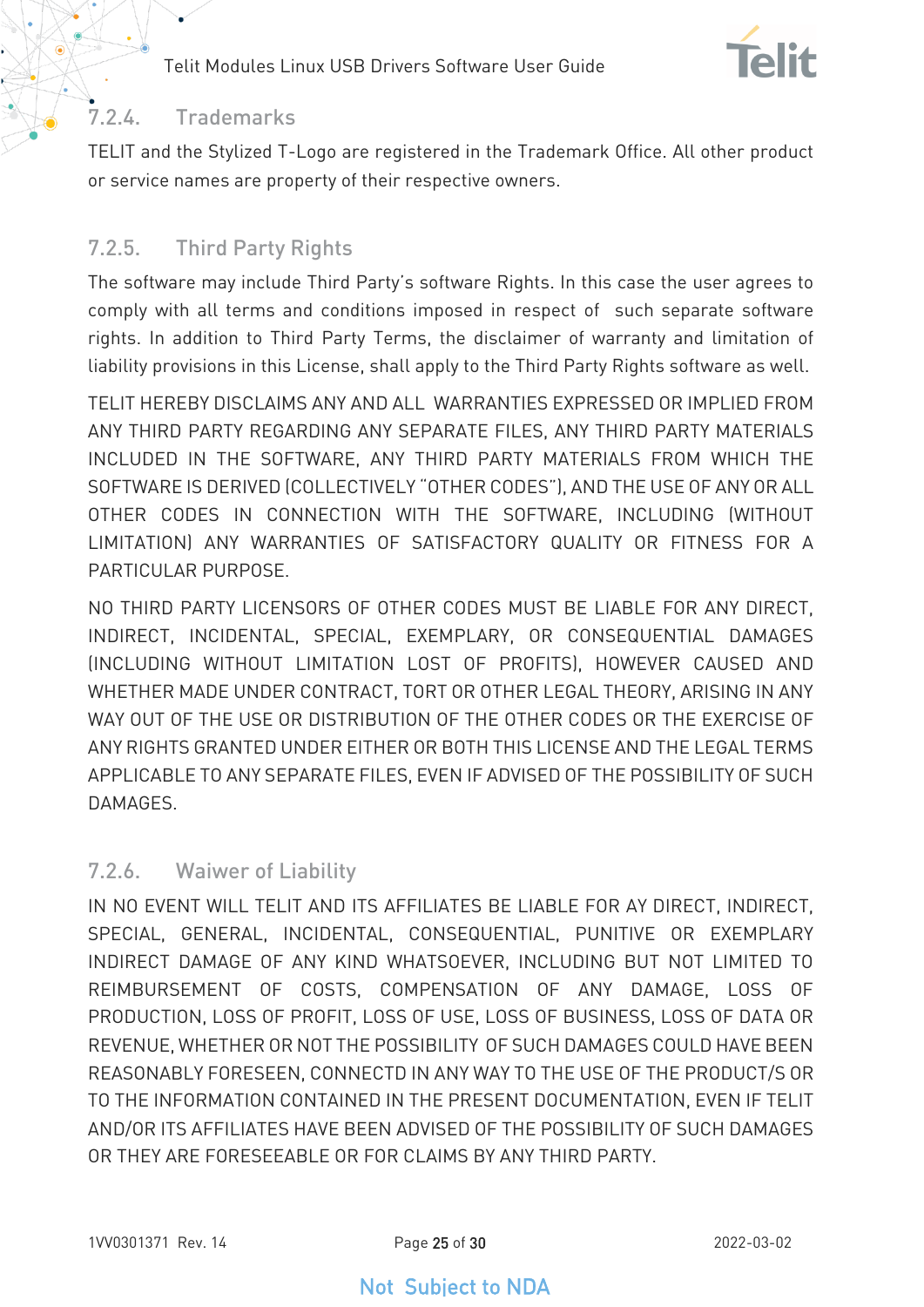

#### $7.3$ Safety Recommendations

<span id="page-25-0"></span>Make sure the use of this product is allowed in your country and in the environment required. The use of this product may be dangerous and has to be avoided in areas where:

- it can interfere with other electronic devices, particularly in environments such as hospitals, airports, aircrafts, etc.
- there is a risk of explosion such as gasoline stations, oil refineries, etc. It is the responsibility of the user to enforce the country regulation and the specific environment regulation.

Do not disassemble the product; any mark of tampering will compromise the warranty validity. We recommend following the instructions of the hardware user guides for correct wiring of the product. The product has to be supplied with a stabilized voltage source and the wiring has to be conformed to the security and fire prevention regulations. The product has to be handled with care, avoiding any contact with the pins because electrostatic discharges may damage the product itself. Same cautions have to be taken for the SIM, checking carefully the instruction for its use. Do not insert or remove the SIM when the product is in power saving mode.

The system integrator is responsible for the functioning of the final product. Therefore, the external components of the module, as well as any project or installation issue, have to be handled with care. Any interference may cause the risk of disturbing the GSM network or external devices or having an impact on the security system. Should there be any doubt, please refer to the technical documentation and the regulations in force. Every module has to be equipped with a proper antenna with specific characteristics. The antenna has to be installed carefully in order to avoid any interference with other electronic devices and has to guarantee a minimum distance from the body (20 cm). In case this requirement cannot be satisfied, the system integrator has to assess the final product against the SAR regulation.

The equipment is intended to be installed in a restricted area location.

The equipment must be supplied by an external specific limited power source in compliance with the standard EN 62368-1:2014.

The European Community provides some Directives for the electronic equipment introduced on the market. All of the relevant information is available on the European Community website:

[https://ec.europa.eu/growth/sectors/electrical-engineering\\_en](https://ec.europa.eu/growth/sectors/electrical-engineering_en)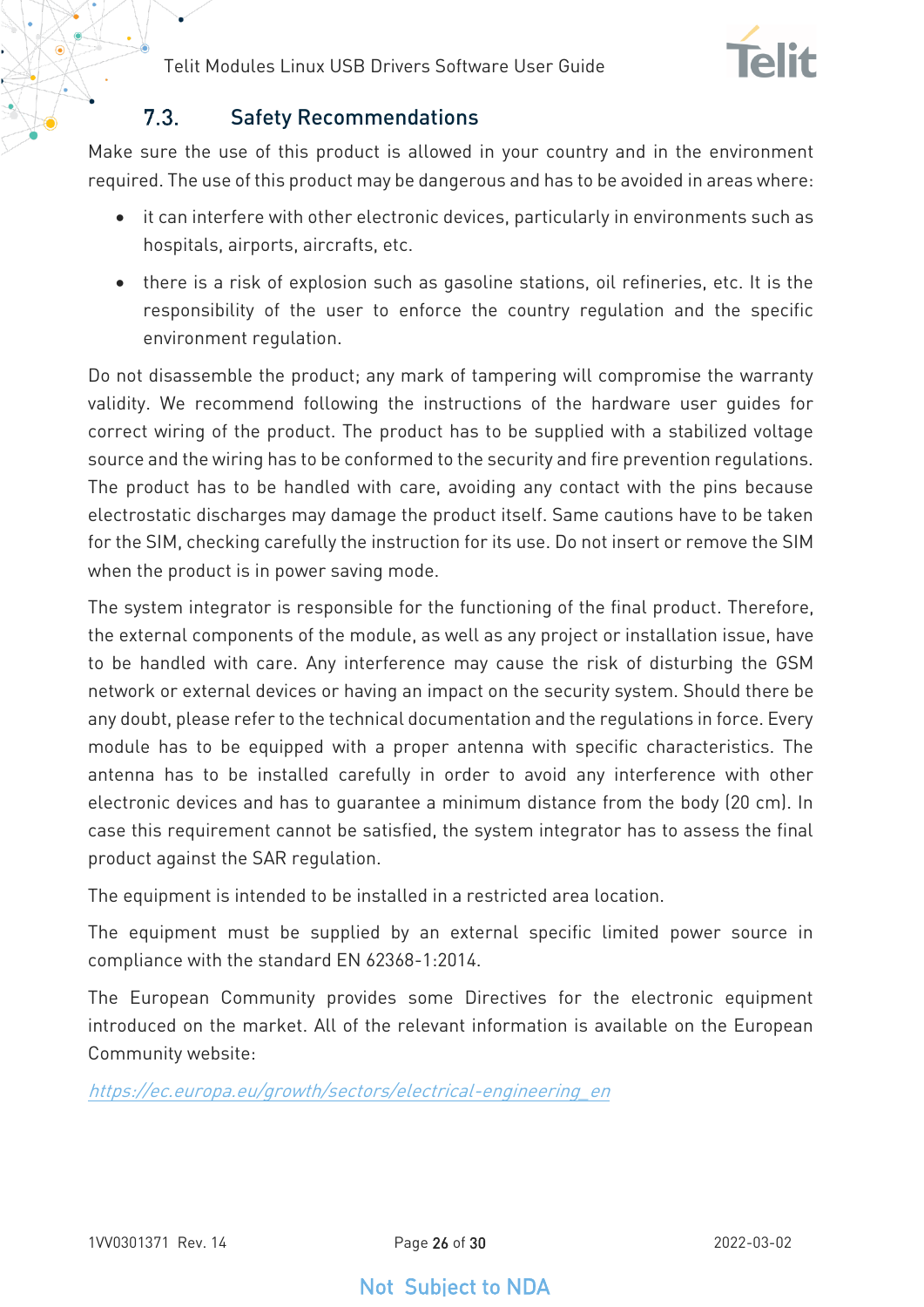

# <span id="page-26-0"></span>**8. GLOSSARY**

 $\widehat{\bullet}$ 

 $\bullet$ 

| <b>ACM</b>  | <b>Abstract Control Model</b>                         |
|-------------|-------------------------------------------------------|
| <b>ADB</b>  | Android Debug Bridge                                  |
| <b>CDC</b>  | <b>Communications Class Device</b>                    |
| <b>ECM</b>  | <b>Ethernet Control Model</b>                         |
| <b>MBIM</b> | Mobile Broadband Interface Model                      |
| <b>NCM</b>  | Network Control Model                                 |
| <b>PPP</b>  | <b>Point to Point Protocol</b>                        |
| <b>QMAP</b> | <b>Qualcomm Multiplexing and Aggregation Protocol</b> |
| <b>USB</b>  | Universal Serial Bus                                  |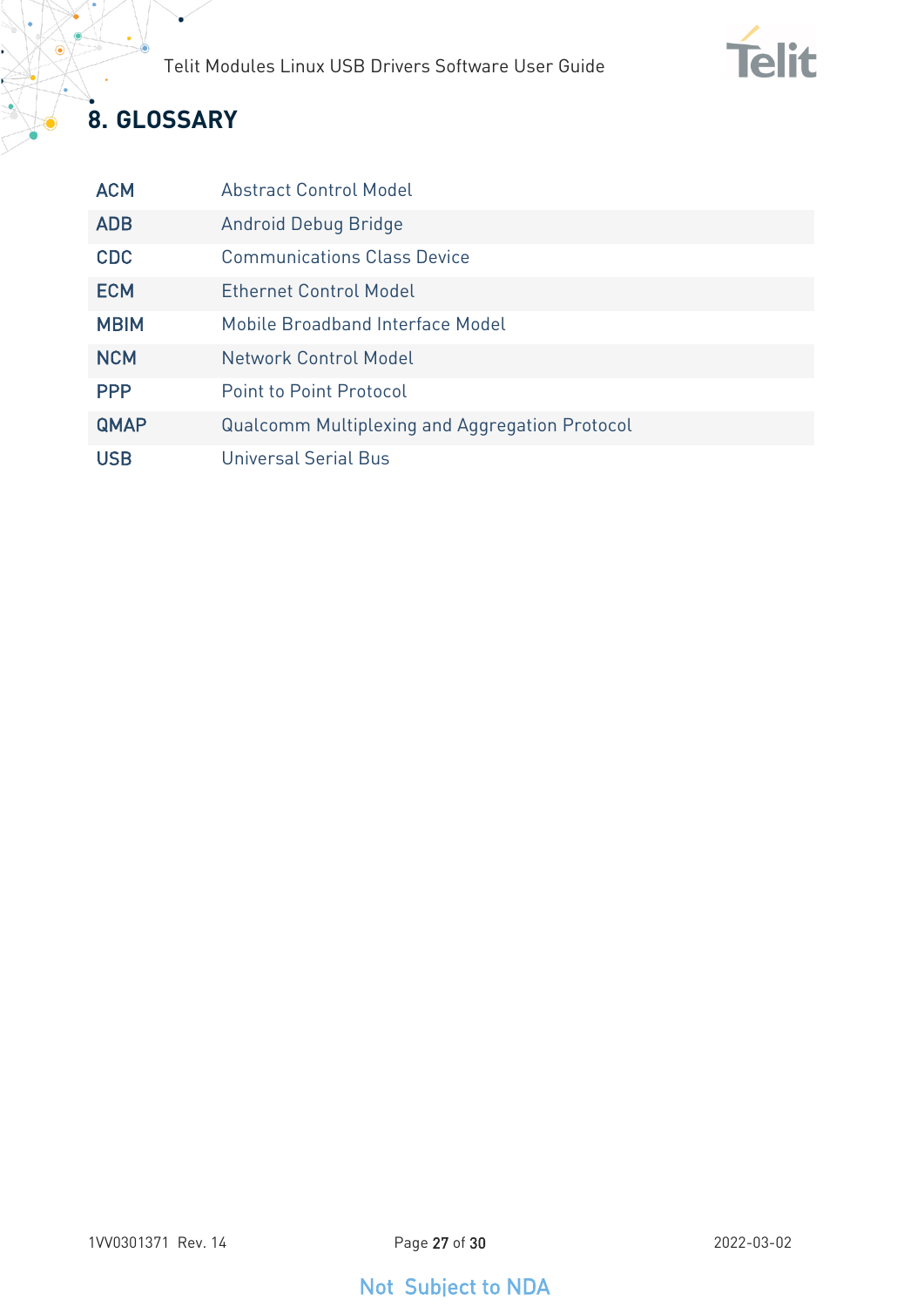

# <span id="page-27-0"></span>**9. DOCUMENT HISTORY**

¥

| <b>Revision</b> | <b>Date</b> | <b>Changes</b>                                                                                                                                                                                                                                                                                                                                                                                                                                                          |
|-----------------|-------------|-------------------------------------------------------------------------------------------------------------------------------------------------------------------------------------------------------------------------------------------------------------------------------------------------------------------------------------------------------------------------------------------------------------------------------------------------------------------------|
| 14              | 2022-03-02  | Added LE910R1 in applicability table<br>Added LE910R1 compositions 0x701A, 0x701B<br>Added LE910R1 composition 0x9201 and related entry in Table 6                                                                                                                                                                                                                                                                                                                      |
| 13              | 2021-12-13  | Added LE910C1 composition 0x1204<br>Added LE910S1 composition 0x9200 and related entry in Table 6<br>Added FN990 compositions 0x1070, 0x1071, 0x1072, 0x1073                                                                                                                                                                                                                                                                                                            |
| 12              | 2021-09-24  | Added LN920 in applicability table and related kernel commits                                                                                                                                                                                                                                                                                                                                                                                                           |
| 11              | 2021-08-09  | Added FD980 composition 0x1056<br>Added FD980 in applicability table<br>Added paragraph "Multi-configuration compositions"                                                                                                                                                                                                                                                                                                                                              |
| 10              | 2021-06-14  | Changed document template and reworded some paragraphs<br>Fixed FN980 kernel version availability in applicability table<br>Added LE910S1 to applicability table<br>Added LE910S1 0x7010 and 0x7011 composition description and<br>related kernel commits<br>Added QMAP paragraph and related kernel commits<br>Modified flashing device information for 0x18d1:0xd00d and<br>0x8087:0x0801 (removed)<br>Changed kernel commit references from github to git.kernel.org |
| 9               | 2020-11-09  | Added LE910Cx compositions 0x1203, 0x1230, 0x1231 and FN980<br>composition 0x1055<br>Removed references to deprecated ModemManager and<br>NetworkManager documents<br>Removed references to deprecated lxfp                                                                                                                                                                                                                                                             |
| 8               | 2020-09-01  | Added LE910C1-EUX support and updated kernel patches list<br>Added LM960 0x1040 qmi_wwan rx urb size note                                                                                                                                                                                                                                                                                                                                                               |
| 7               | 2020-03-27  | Changed ME910G1 to MEx10G1 in applicability table<br>Added ML865C1 and ML865G1 to applicability table<br>Updated kernel patches list for composition 0x110b                                                                                                                                                                                                                                                                                                             |
| 6               | 2020-01-13  | Added ME910G1 0x110a composition<br>Added FN980 0x9010 flashing device composition<br>Updated kernel patches list<br>Updated applicability table                                                                                                                                                                                                                                                                                                                        |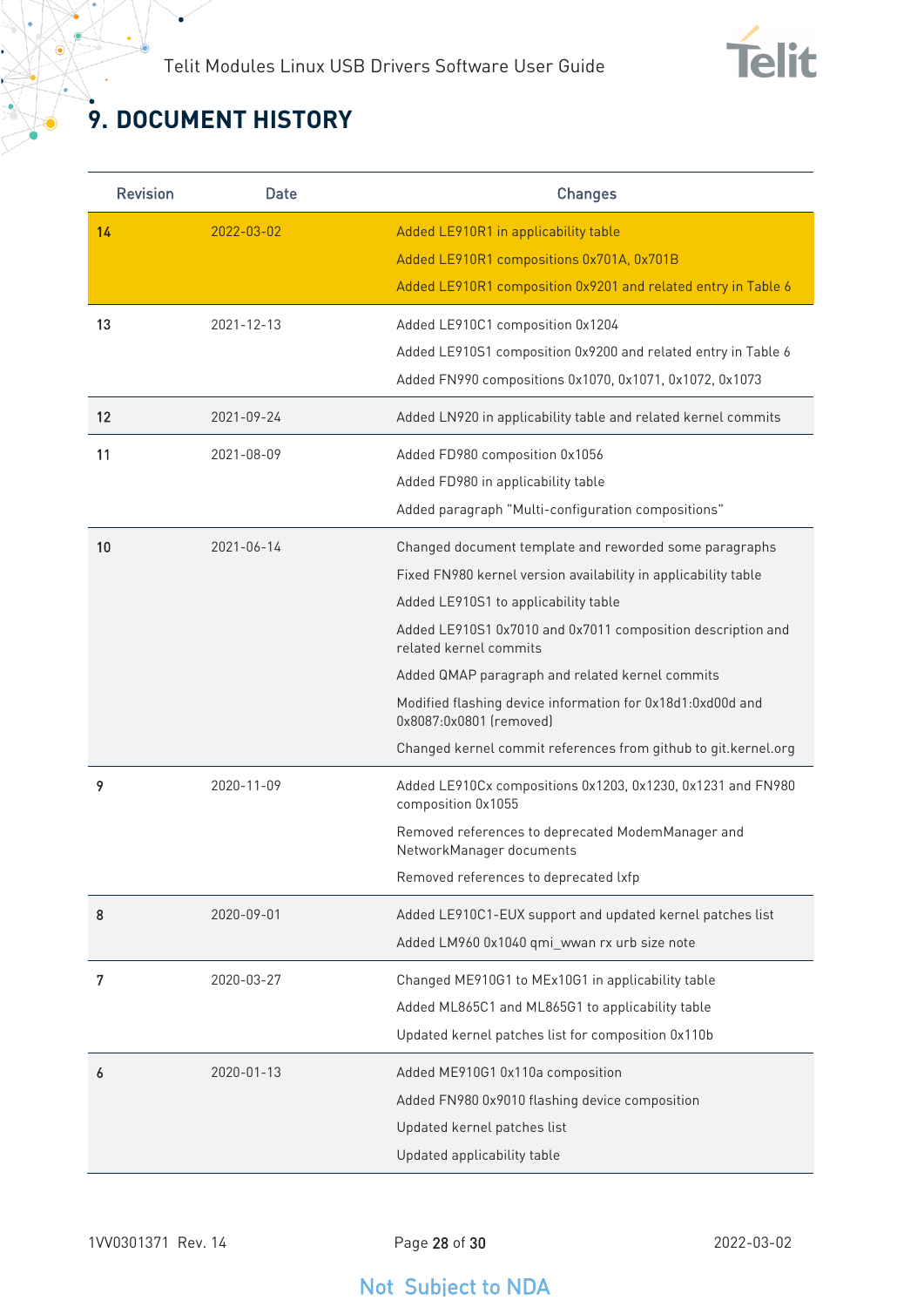$\bullet$ 



| 5              | 2019-10-21 | Added FN980 in applicability table and related kernel commits                                       |
|----------------|------------|-----------------------------------------------------------------------------------------------------|
| 4              | 2019-05-24 | Removed automotive modules from applicability table<br>Added LN940 and UE866 in applicability table |
|                |            | Added LM940 kernel commit for fixing big data packets issue                                         |
|                |            | Added ME910 composition 0x1102, LECx910 compositions 0x1260<br>and 0x1261                           |
|                |            | Updated kernel patches list                                                                         |
| 3              | 2018-05-07 | Added LE866 flashing device details                                                                 |
|                |            | Added kernel commit for PID 0x0036                                                                  |
|                |            | Added LE910D1 in applicability table                                                                |
| $\overline{2}$ | 2018-02-13 | Added LM960 in applicability table                                                                  |
|                |            | Added ME910 composition 0x1101                                                                      |
|                |            | Added "Additional Kernel Commits" chapter                                                           |
|                |            | Added "Minimum Kernel Version" in applicability table                                               |
|                | 2017-11-24 | Added LE920A4 and LE910C1 composition 0x1201                                                        |
|                |            | Added LM940 in applicability table                                                                  |
|                |            | Added reference to commit cdc-wdm: fix "out-of-sync" due to<br>missing notifications                |
| 0              | 2017-04-28 | First issue                                                                                         |

From Mod.0818 rev.4